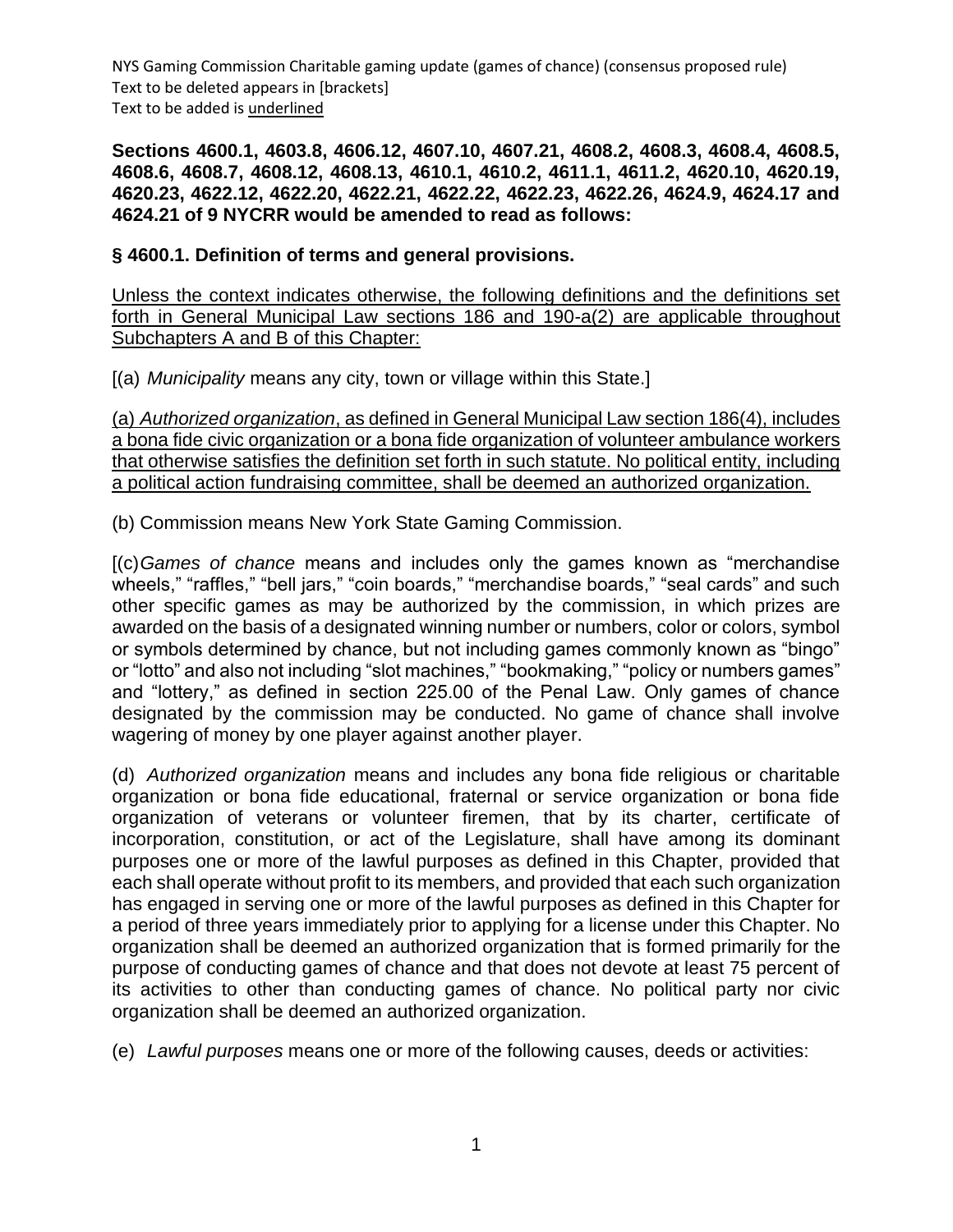(1) Those that benefit needy or deserving persons indefinite in number by enhancing their opportunity for religious or educational advancement, by relieving them from disease, suffering or distress, or by contributing to their physical well-being, by assisting them in establishing themselves in life as worthy and useful citizens, or by increasing their comprehension of and devotion to the principles upon which this nation was founded and enhancing their loyalty to their governments.

(2) Those that initiate, perform or foster worthy public works or enable or further the erection or maintenance of public structures.

(3) Those that initiate, perform or foster the provision of services to veterans by encouraging the gathering of such veterans and enable or further the erection or maintenance of facilities for use by such veterans that shall be used primarily for charitable or patriotic purposes or those purposes that are authorized by a bona fide organization of veterans, provided however that such proceeds are disbursed in accordance with the rules and regulations of the commission.

(4) Those that otherwise lessen the burdens borne by government or that are voluntarily undertaken by an authorized organization to augment or supplement services that government would normally render to the people.

(f) *Net proceeds* means:

(1) in relation to the gross receipts from one or more license periods of games of chance, the amount that shall remain after deducting the reasonable sums necessarily and actually expended for supplies and equipment, prizes, security personnel, stated rental if any, bookkeeping or accounting services according to a schedule of compensation prescribed by the commission, janitorial services and utility supplies if any, license fees, and the cost of bus transportation, if authorized by the clerk or department; and

(2) in relation to the gross rent received by an authorized games of chance lessor for the use of its premises by a games of chance licensee, the amount that shall remain after deducting the reasonable sums necessarily and actually expended for janitorial services and utility supplies directly attributable thereto, if any.

(g) *Net lease* means a written agreement between a lessor and lessee under the terms of which the lessee is entitled to the possession, use or occupancy of the whole or part of any premises from any authorized games of chance lessor for which the lessee pays rent to the lessor.

(h) *Authorized games of chance lessor* means an authorized organization that has been granted a lessor's license pursuant to the provisions of this Chapter or a municipality.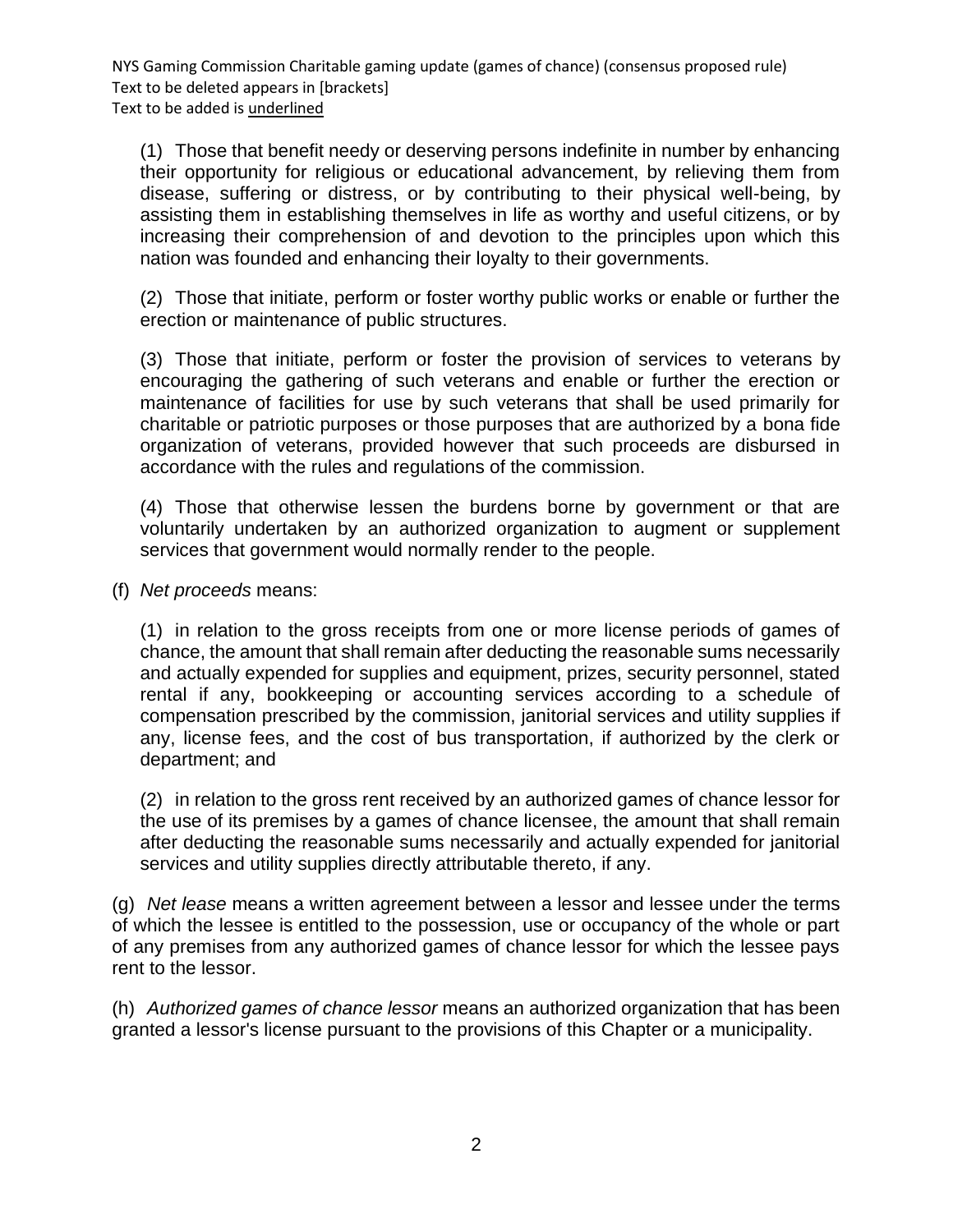(i) *Single prize* means the sum of money or actual value of merchandise awarded to a participant by a games of chance licensee in any one operation of a single type of game of chance in excess of his wager.

(j) *Series of prizes* means the total amount of single prizes minus the total amount of wagers lost during the successive operations of a single type of game of chance, except that for merchandise wheels and raffles, series of prizes means the sum of the fair market value of merchandise awarded as single prizes during the successive operations of any single merchandise wheel or raffle. In the game of raffle, a series of prizes may include a percentage of the sum of cash received from the sale of raffle tickets.

(k) *Single type of game* means the game of chance known as "merchandise wheels" and each other specific game of chance authorized by the commission, regardless of the number of merchandise wheels and locations at which such other single type of game of chance may be conducted.

(l) *Operation* means the play of a single type of game of chance necessary to determine the outcome or winners each time wagers are made.

(m) *One occasion* means the successive operations of any one single type of game of chance that results in the awarding of a series of prizes amounting to \$500 or \$400 during any one license period, in accordance with the provisions of subdivision 8 of section 189 of the General Municipal Law, as the case may be. For purposes of the game of chance known as "merchandise wheels," or "raffles," one occasion shall mean the successive operations of any one such merchandise wheel or raffle for which the limit on a series of prizes provided by subdivision 6 of section 189 of the General Municipal Law shall apply. For purposes of the games of chance known as a bell jar, coin boards, merchandise boards and seal cards, one occasion shall mean the successive operation of any one such bell jar, coin board, merchandise board and seal card, deal that results in the awarding of a series of prizes not to exceed \$3,000. For the purposes of the game of chance known as "raffles", one occasion shall mean a calendar year during which successive operations of such game are conducted.

(n) *License period* means a period of time, not to exceed 14 consecutive hours, during which authorized games of chance commence and terminate, except that the license period for bell jar and raffles shall commence January 1 and terminate December 31 of such year.

(o) *Authorized supplier of games of chance equipment* means any person, firm, partnership, corporation or organization licensed by the commission to sell or lease games of chance equipment or paraphernalia that meets the specifications and regulations established by the commission. Nothing in this Chapter shall prevent an authorized organization from purchasing common articles, such as cards and dice, from normal sources of supply of such articles or from constructing equipment and paraphernalia for games of chance for its own use. However, no such equipment or paraphernalia, constructed or owned by an authorized organization that has previously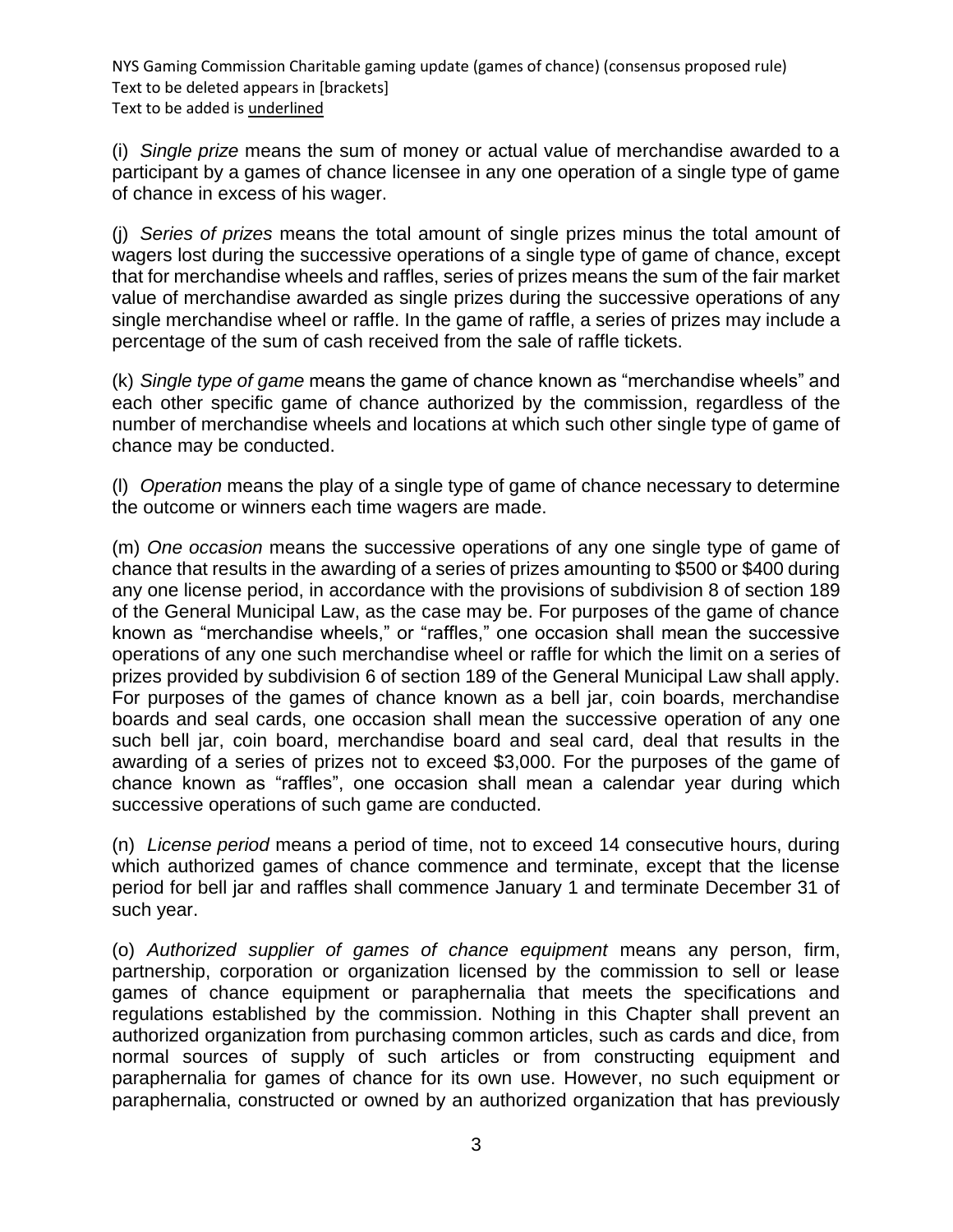obtained an identification number, shall be sold or leased to any licensed authorized organization without written permission from the commission.

(p) *Clerk* means the clerk of a municipality outside the City of New York.

(q) *Officer* means the chief law enforcement officer of a municipality outside the City of New York or, if such municipality exercises the option set forth in subdivision 2 of section 194 of the General Municipal Law, the chief law enforcement officer of the county.

(r) *Department* means the New York City Department of Consumer Affairs.

(s) *Premises* means a designated area within a building, hall, tent or grounds reasonably identified for the conduct of games of chance. Nothing in this Subchapter shall require such area to be enclosed.

(t) *Games of chance* currency means legal tender or chip authorized by the commission either of which may be used at the discretion of the games of chance licensee.

(u) *Bell jars*, which include coin boards, merchandise boards and seal cards mean and include those games in which a participant shall draw a card from a jar or other suitable container or from a commission-approved vending machine, that contains numbers, colors or symbols that are covered and that, when uncovered, may reveal that a prize shall be awarded on the basis of a designated winning number, color or symbol or combination of numbers, colors or symbols. *Coin board* and *merchandise board* mean a board used in conjunction with bell jar tickets bearing the same serial number that contains and displays various coins and/or merchandise prizes that are awarded to players whose bell jar ticket number matches the pre-designated number reflected on the board for a specific prize. *Seal card* means a board or placard used in conjunction with a deal of bell jar tickets bearing the same serial number, that contains one or more concealed areas that, once uncovered, reveal a pre-designated winning number, letter or symbol.

(v) *Raffles* mean and include those games in which a participant pays money in return for a ticket or other receipt and in which a prize is awarded on the basis of a winning number or numbers, color or colors, or symbol or symbols designated on the ticket or receipt, determined by chance as a result of a drawing from among those tickets or receipts previously sold.]

\* \* \*

#### **§ 4601.1. Application requirements.**

\* \* \*

(b) This application for registration and identification number must be signed as follows: if a religious organization, by the priest or pastor, or the president or chairman of the board of directors of the congregation if a synagogue or temple; if a charitable organization, by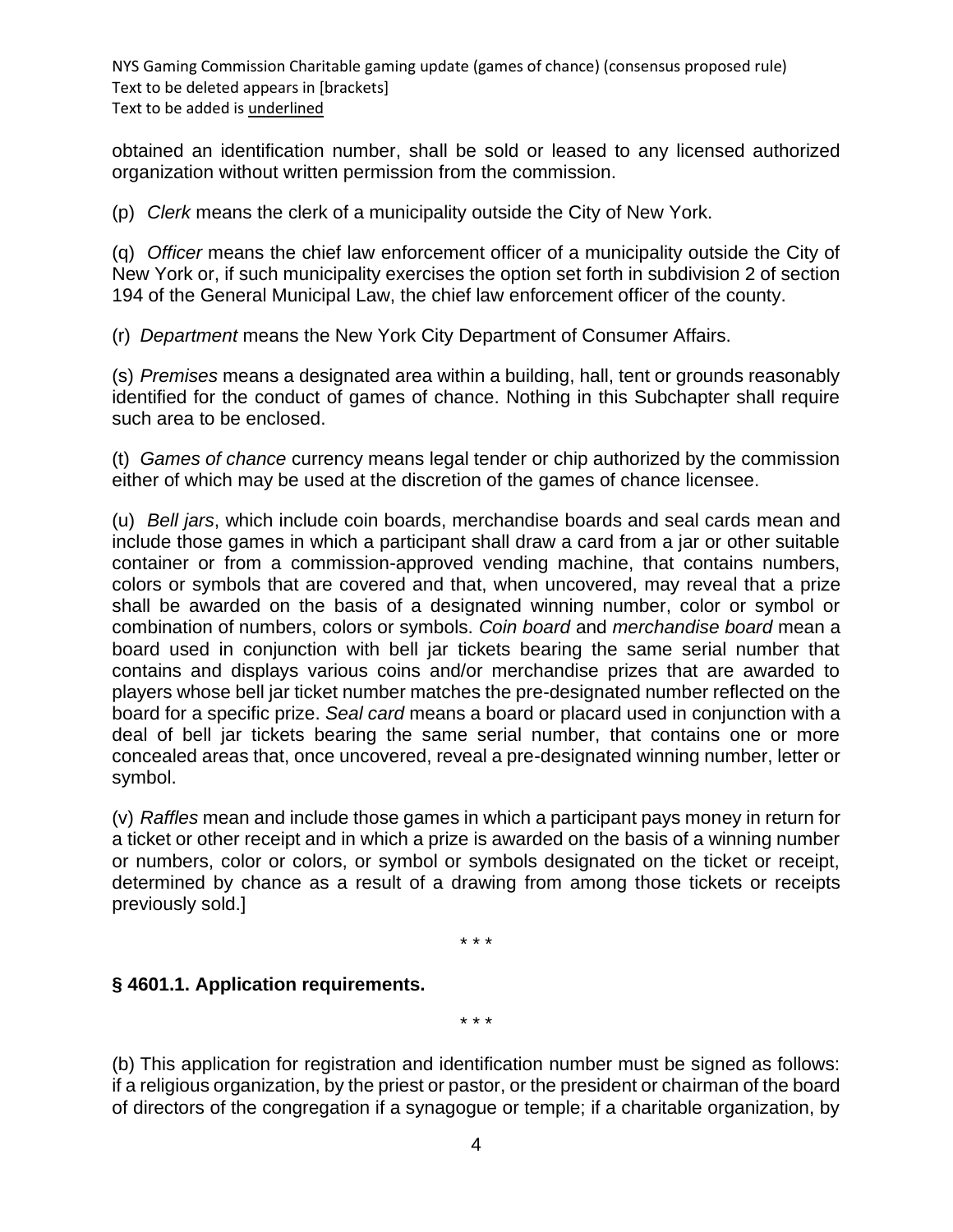the president; if an organization of veterans, by the commander; if an organization of volunteer [firemen] firefighters, by the president. The legally responsible principal official of the applicant organization shall sign in his or her representative capacity.

\* \* \*

# **§ 4603.8. Sunday[, conduct of games on].**

[Except as provided in the Games of Chance Licensing Law, no games of chance shall be commenced under any license issued under this Chapter on Sunday, unless it shall be otherwise provided in the license issued for the conducting thereof, pursuant to the provisions of a local law or an ordinance duly adopted by the governing body of the municipality wherein the license is issued, authorizing the conduct of games of chance under this Chapter on that day between the hours of noon and midnight only, except if the following day is a legal holiday. Notwithstanding the foregoing provisions of this section, no games of chance shall be conducted on Easter Sunday or Christmas Day.] Conduct of games on Sunday is governed by General Municipal Law section 195.

#### **\* \* \***

#### **§ 4606.12. Limitation on premises that may be made available for rent.**

An authorized games of chance lessor must establish that the premises to be licensed for rental belong absolutely to the lessor and, where the lessor has conducted licensed games of chance, the premises to be leased are the same in which the lessor has conducted games of chance during the license year. No authorized games of chance lessor shall be licensed to lease any or all premises for more than 12 license periods during a calendar year, as set forth in General Municipal Law section 191(1)(b). Where an authorized organization leases premises on a full-time basis for purposes encompassing all of the customary and lawful activities of such organization, including but not limited to the conduct of games of chance, it shall be eligible for a games of chance lessor's license to lease said premises. Owners, net lessors, holding companies or parent groups which lease or make premises available to one or more authorized organizations on a full-time basis for purposes encompassing all of the customary and lawful activities of such organizations, including but not limited to the conduct of games of chance, are not required to be licensed as games of chance lessors.

**\* \* \***

#### **§ 4607.10. Ineligibility for a license.**

[The following] Persons and entities set forth in General Municipal Law 189-a(a) shall be ineligible for a games of chance supplier's license[:].

[(a) a person convicted of a crime who has not received a pardon, a certificate of good conduct or a certificate of relief from disabilities.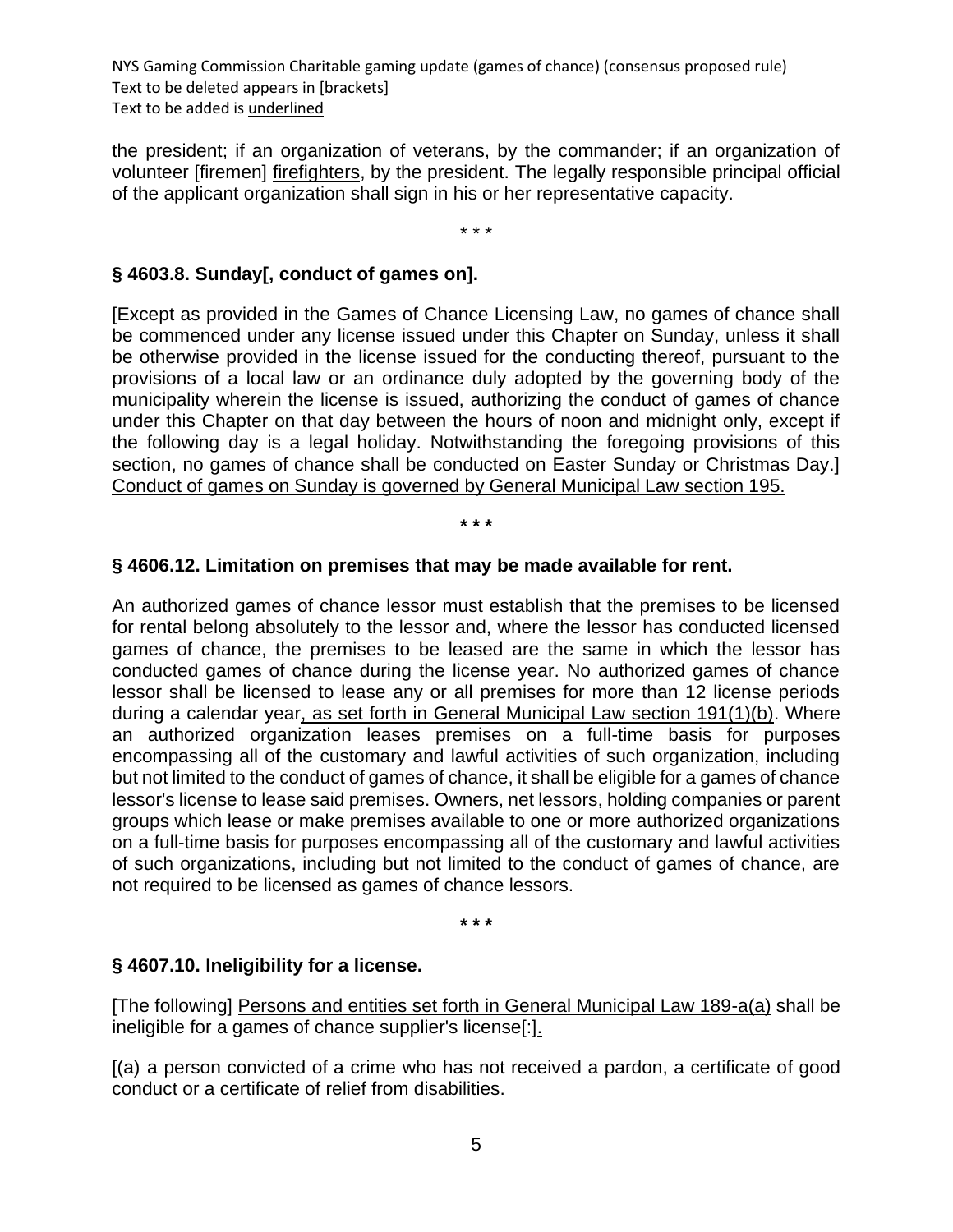(b) a person who is or has been a professional gambler or gambling promoter or who for other reasons is not of good moral character;

(c) a public officer or employee;

(d) an authorized games of chance lessor licensed under the Games of Chance Licensing Law; and

(e) a firm, partnership, organization, association, joint venture or corporation in which a person defined in subdivision (a), (b), (c) or (d) of this section has greater than a 10 percent proprietary, equitable or credit interest, or in which such a person is active or employed.]

\* \* \*

### **§ 4607.21. Recapitulation of fees.**

At the end of the license period, a recapitulation shall be made as between the supplier licensee and the commission with respect to the gross sales recorded during the license period and the license fee previously paid, as required by General Municipal Law section 189-a(e). Any deficiency of fee thereby established to be due shall be paid by the licensee and, should said licensee apply for a license for a subsequent year, and in that event only, shall any excess of fee be credited to said applicant.

#### \* \* \*

\* \* \*

#### **§ 4608.2. Manufacturers of bell jar tickets: reports and records.**

(b) [For business conducted in New York State,] Penalties for any licensed manufacturer who sells bell jar tickets to other than a distributor licensed by the commission as a supplier [shall:] are set forth in General Municipal Law section 195-n(1).

[(1) upon such first offense, have their license suspended for a period of 30 days;

(2) upon such second offense, participate at a hearing to be conducted by the commission and surrender their license for such period as recommended by the commission; and

(3) upon such third or subsequent offense, have their license suspended for a period of one year and shall be guilty of a class E felony. Any unlicensed manufacturer who violates this section shall be guilty of a class E felony.]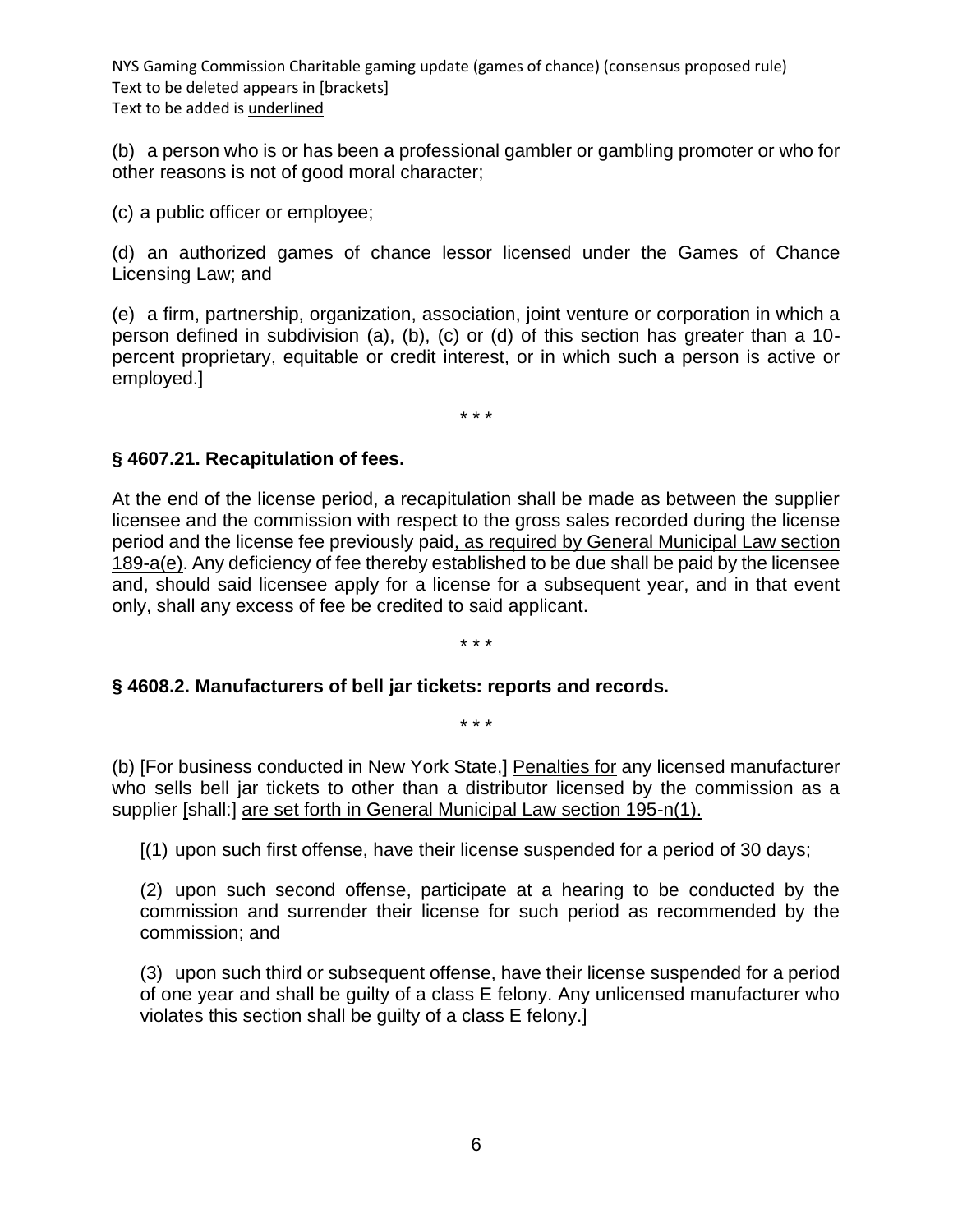(c) *Bar Codes*:

(1) The manufacturer of bell jar tickets shall affix to the flare of each bell jar game, and to each coin board, merchandise board and seal card a bar code in a format approved by the commission.

(2) The manufacturer shall also affix to the outside of the container or wrapping containing a deal of bell jar tickets, or beneath such wrapping if such wrapping is clear, a bar code providing the same information as the bar code affixed to the flare.

(3) [No] As required by General Municipal Law section 195-n(2), no person may alter the bar code that appears on the flare, on a coin board, on a merchandise board, on a seal card or on the outside of the container or wrapping or beneath clear wrapping containing a deal of bell jar tickets. Possession of a deal of bell jar tickets that has a bar code different from the serial number of the deal inside the container or wrapping as evidenced on the flare is *prima facie* evidence that the possessor has altered the bar code on the container or wrapping.

(d) *Bell jar flares*.

## In addition to the requirements set forth in General Municipal Law section 195-n(3):

(1) [A manufacturer shall not ship nor cause to be shipped into this State any deal of bell jar tickets that does not have its own individual flare as required by this Part.

(2)] No person, other than a licensed manufacturer, shall manufacture, alter, modify[,] or otherwise change a flare for a deal of bell jar tickets except as authorized by section 4620.19 of this Subchapter.

[(3) The flare for each deal of bell jar tickets sold by a licensed manufacturer in this State shall be placed inside the wrapping of the deal that the flare describes.

(4) The bar code affixed to the flare of each bell jar game shall bear the serial number of such game as prescribed in section 4608.3 of this Part.] (2) Each number within the serial number shall be printed in digits and/or characters not less than one-half inch high.

 $(5)$  The] (3) As required by General Municipal Law section 195-n(3)(d), the flare of each bell jar game shall have affixed a bar code that provides:

- (i) Encrypted within the bar code:
	- (*a*) the serial number of the game;
	- (*b*) the name or identifier of the manufacturer; and
	- (*c*) the game code.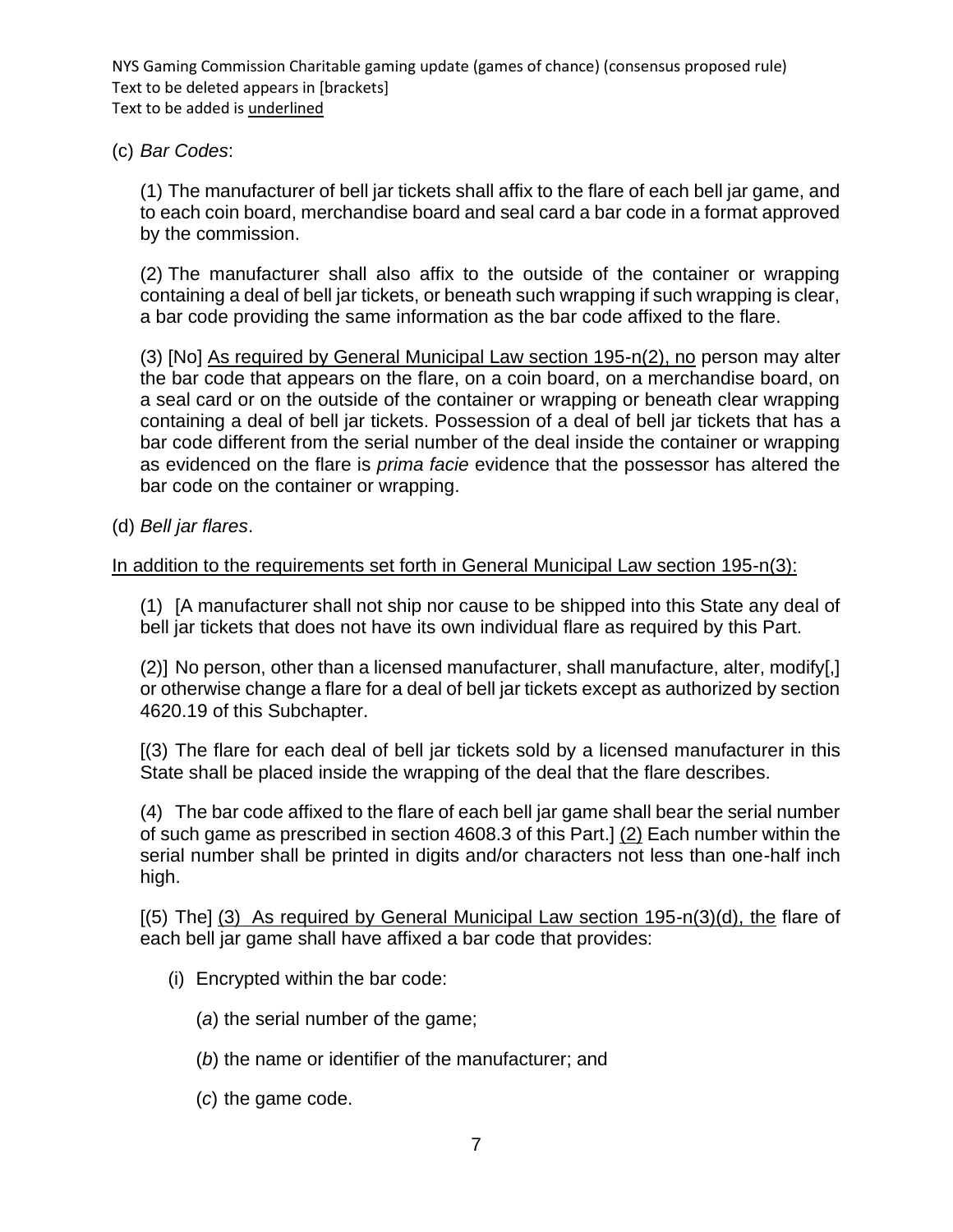(ii) In human readable form located in the area of the bar code:

- (*a*) the serial number of the game; and
- (*b*) the number of tickets in the deal.

[(6)] (4) The game ticket payout card shall be imprinted on or affixed to the reverse side of the flare.

### **§ 4608.3. Standards for construction of bell jar tickets.**

All bell jar tickets sold in the State of New York [must] shall comply with the following standards:

(a) All bell jar tickets offered for sale or resale in New York [must] shall have a [commission approved] commission-approved logo or manufacturer's name printed thereon.

(b) All bell jar tickets manufactured for sale or resale in New York after January 1, 1999 shall [utilize] include a winner verification code on tickets redeemable for prizes with a value of \$50 or more. Each manufacturer shall establish its own winner verification code for each bell jar ticket game or series of games. The winner verification code shall be a method of verifying winning bell jar tickets, after they have been purchased and opened, from non-winning, altered or forged bell jar tickets. Manufacturers may use special numbers, colors, designs, ink or any combination thereof to establish the winner verification code. Manufacturers shall submit to the commission a letter explaining the winner verification code and shall keep the commission informed, by written notice, of any changes. Winner verification codes shall not be required for banded single-sided singletabbed, double-sided single-tabbed and folded bell jar tickets.

(c) Bell jar tickets shall be constructed so that it is impossible to determine the covered or concealed number, color, symbol, set of symbols[,] or game protection code on the bell jar ticket by any method or device, including, [but not limited to] without limitation, use of a marking, variance in size, variance in paper color and fiber[,] or [500 watt high intensity] examination by 500-watt high-intensity light, until the bell jar ticket has been dispensed to and opened by the player.

\* \* \*

(f) No serial number used on a deal of bell jar tickets may be repeated on that same manufacturer's form number within a [three year] three-year period. Each tabbed bell jar ticket shall contain perforated and/or clean-cut openings over the numbers, colors or symbols on one side of each bell jar ticket in such a manner as to allow easy opening by the consumer after purchase of the bell jar ticket, while not permitting bell jar tickets to be opened prematurely in normal handling. Perforation should exist on both the horizontal lines of the opening with either perforate or clean-cut on the vertical or elliptical line where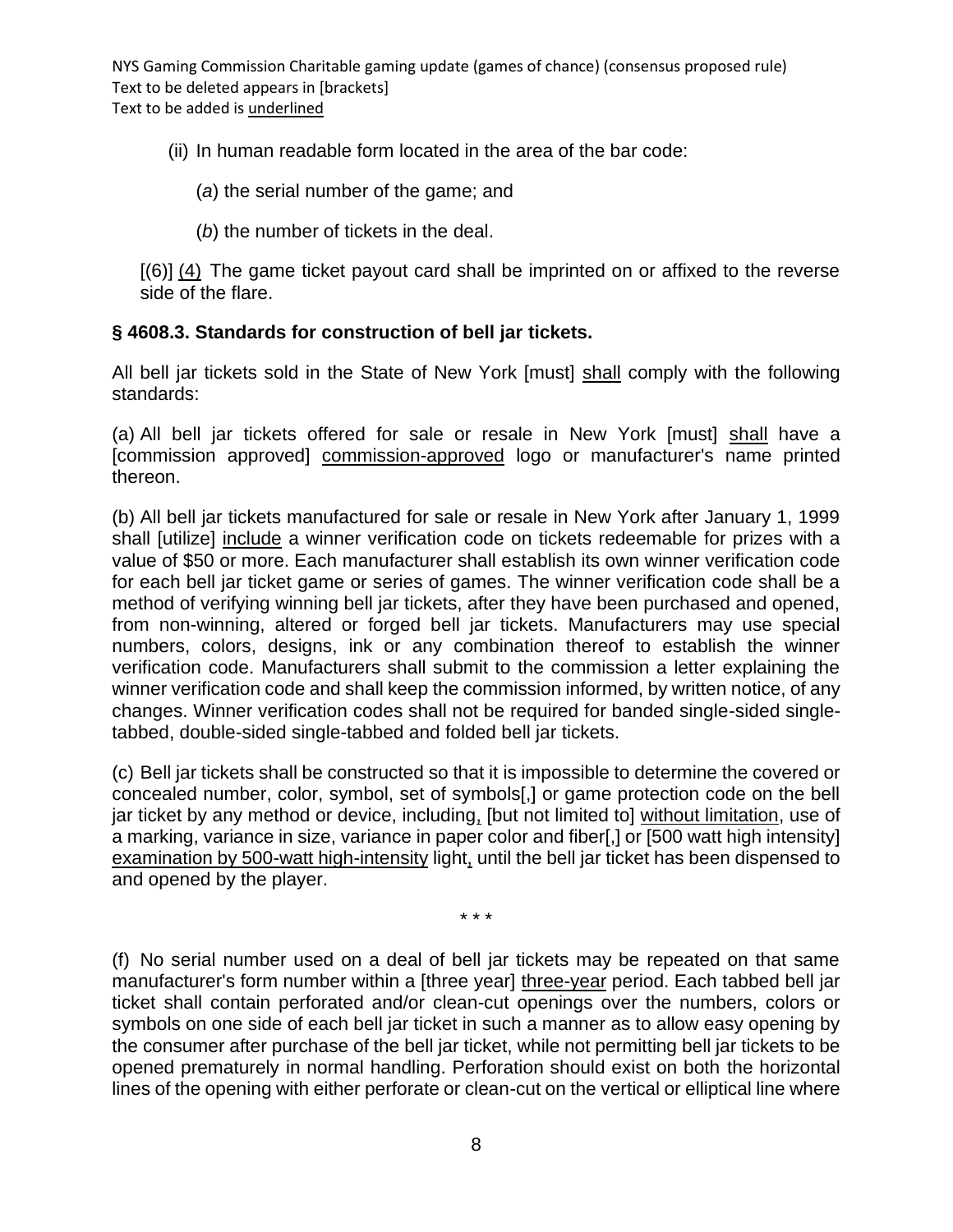the ticket must be grasped for opening after bending the edge of the ticket. The numbers, colors or symbols must be fully visible in the window and must be placed so that no part of the numbers, colors or symbols remain covered when a tab is removed. Placement of the numbers, colors or symbols to the left or right of center is allowed for increased game security. On banded bell jar tickets, the paper stock of the band shall be color coded when individual serial numbers are repeated.

### **§ 4608.4. Submission of bell jar tickets for commission approval.**

(a) Licensed manufacturers of bell jar tickets, which shall include coin boards, merchandise boards, and seal cards, shall submit to the commission for approval any new, revised or modified bell jar [ticket(s)] ticket or tickets that the licensed manufacturer intends to offer for sale or resale in New York State. The terms, "new," "revised" or "modified" shall include the exclusive printing of the supplier-distributor name, logo or other [symbol(s)] symbol or symbols on the tickets. The licensed manufacturer requesting review and approval of bell jar [ticket(s)] ticket or tickets pursuant to this section shall provide the commission with the following:

(1) a sample, artist's rendering or color photocopy of the bell jar [ticket(s)] ticket or tickets accompanied by a statement indicating the new, revised or modified [feature(s)] feature or features of the bell jar ticket. A sample of the original bell jar ticket shall also be submitted for comparison with the submission of revised or modified bell jar tickets;

(2) a sample, artist's rendering or color photocopy of the payout card for the bell jar [ticket(s)] ticket or tickets; and

(3) a sample, artist's rendering or color photocopy of the flare for the bell jar [ticket(s)] ticket or tickets.

(b) [Within 30 days of receipt of such sample, artist's rendering or color photocopy, the commission shall approve or deny such submission. Following approval of a rendering of a bell jar ticket, seal card, merchandise board, or coin board by the commission, the manufacturer shall submit to the commission a sample of the printed bell jar ticket, seal card, merchandise board, coin board, payout card, and flare for such game. Such sample shall be submitted prior to the sale of the game to any licensed distributor for resale in this state. For coin boards and merchandise boards, nothing herein shall require the submittal of actual coins or merchandise as part of the approval process. Any licensed manufacturer who willfully violates the provision of this section shall:] General Municipal Law section 195-n(1) sets forth requirements for submission of printed materials after a submission is approved and penalties for noncompliance.

[(1) upon such first offense, have the manufacturer's license suspended for a period of 30 days;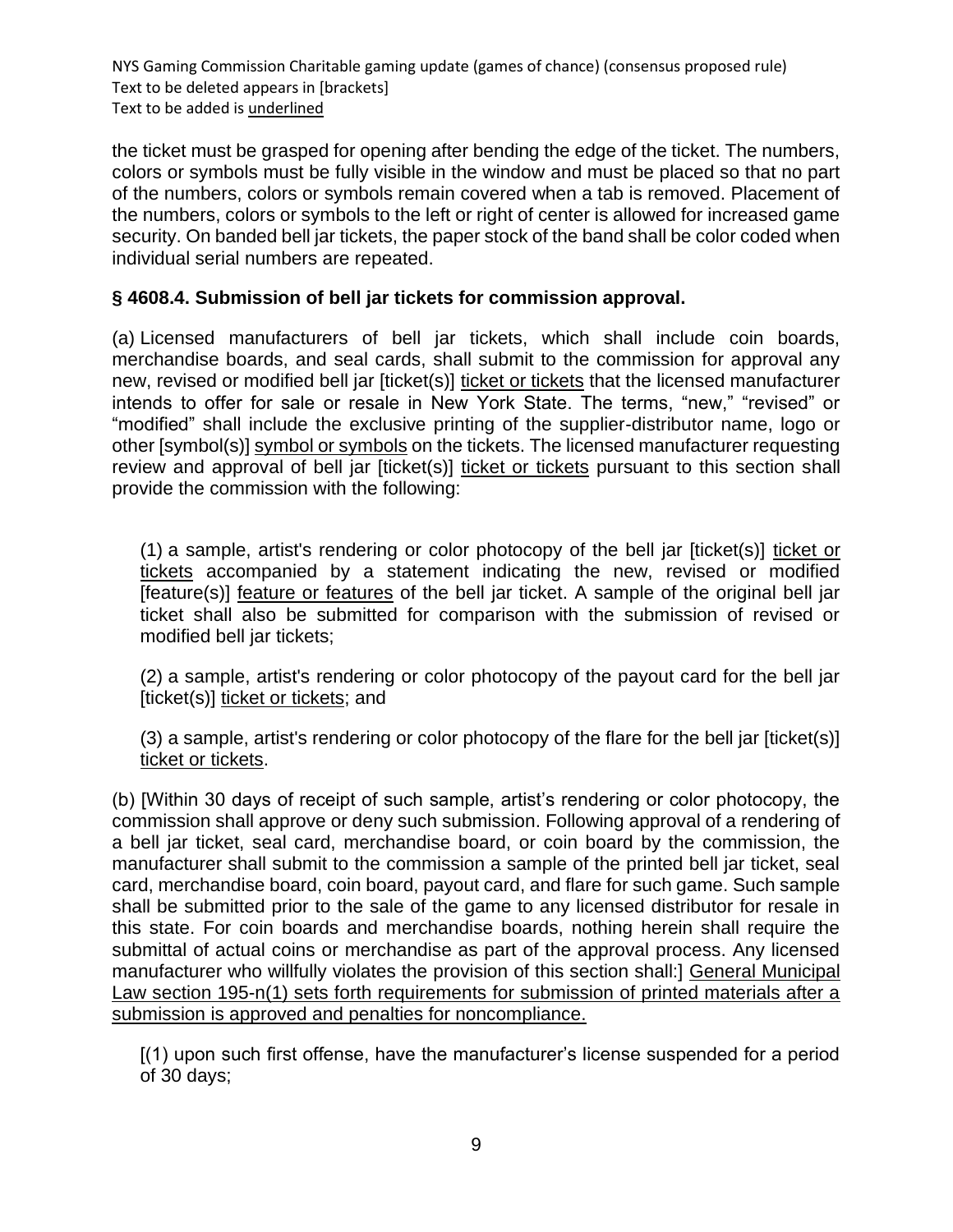(2) upon such second offense, participate at a hearing to be conducted by the commission and surrender the manufacturer's license for such period as recommended by the commission; and

(3) upon such third or subsequent offense, have the manufacturer's license suspended for a period of one year and shall be guilty of a class E felony.]

\* \* \*

**§ 4608.5. Licensed games of chance suppliers of bell jar tickets, supplies and equipment.**

\* \* \*

(c) [Licensed suppliers who willfully violate the provisions of this section shall:] Penalties for willful violations of bell jar distribution requirements set forth in General Municipal Law section 195-*o* are set forth in such section.

[(1) upon such first offense, have the supplier's license suspended for a period of 30 days;

(2) upon such second offense, participate at a hearing to be conducted by the commission and surrender the supplier's license for such period as recommended by the commission; and

(3) upon such third or subsequent offense, have the supplier's license suspended for a period of one year and shall be guilty of a class E felony. Any unlicensed supplier who violates this section shall be guilty of a class E felony.]

## **§ 4608.6. Business records; retention.**

(a) [A licensed games of chance supplier of bell jar tickets, supplies and equipment shall keep at each place of business complete and accurate records for that place of business, including itemized invoices of bell jar tickets, supplies and equipment held and purchased. The records must] In addition to the recordkeeping requirements set forth in General Municipal Law section 195-*o*(2), such records shall contain the following information:

(1) [The name, address,] the commission identification number and license number of all purchasers;

(2) [The] the name and address of the federally recognized Indian tribe or nation; and

(3) [All] all other pertinent papers and documents relating to the purchase, sale[,] or disposition of bell jar tickets, supplies and equipment, including shipping records as may be required by the commission.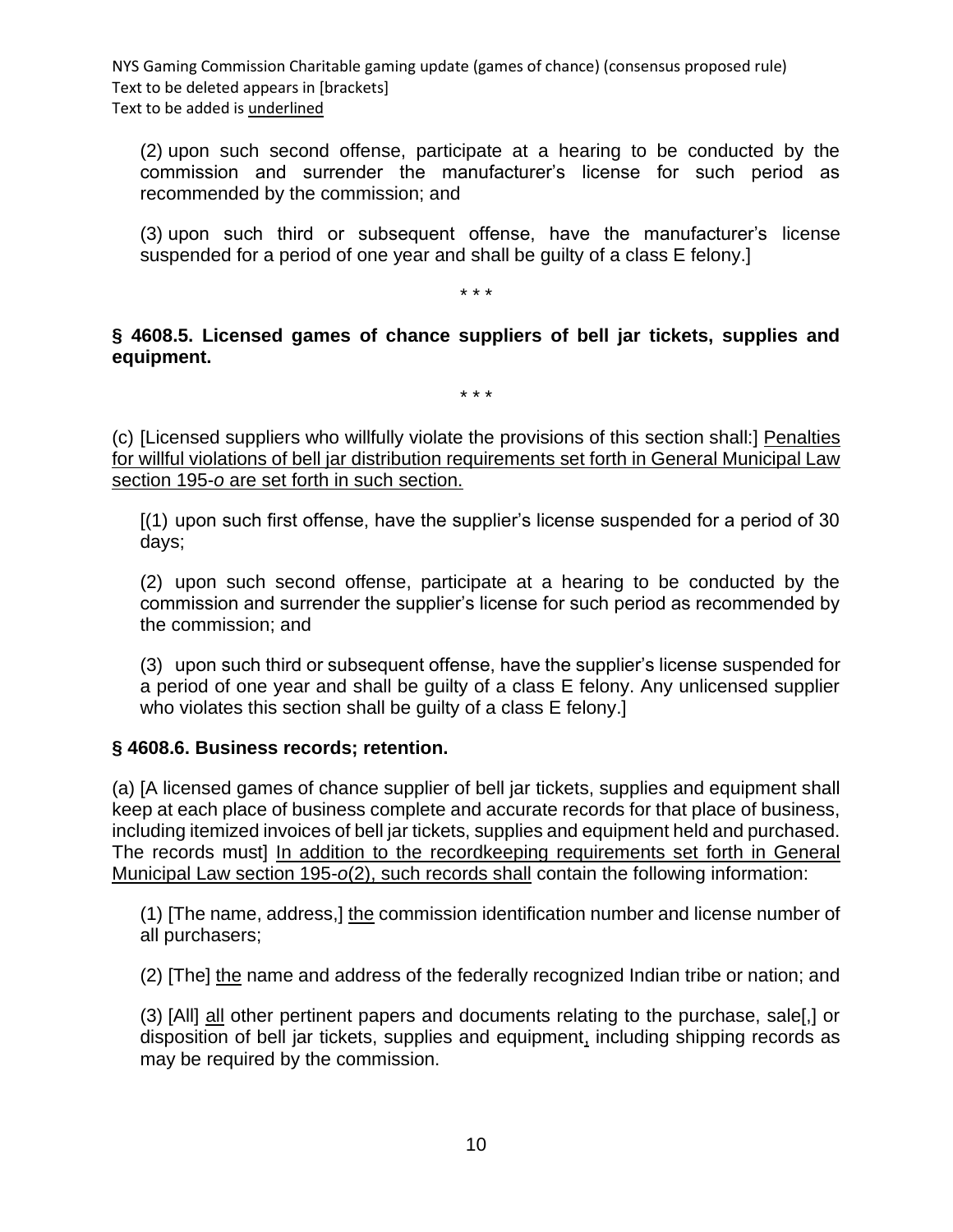(b) [All] In addition to licensed games of chance suppliers of bell jar tickets, as set forth in General Municipal Law section 195-*o*(2), licensed manufacturers [and licensed games of chance suppliers] of bell jar tickets, supplies and equipment shall maintain their books, records, itemized invoices, and other papers and documents required by commission rules for a period of not less than four years, unless the commission authorizes in writing their destruction or disposal at an earlier date. [Violation of this section shall constitute a misdemeanor.]

### **§ 4608.7. Invoices; licensed manufacturers and/or licensed suppliers of bell jar tickets, supplies and equipment.**

\* \* \*

(c) The invoice filed by the licensed manufacturer or licensed supplier of bell jar tickets shall contain the following information:

(1) [Name,] name, address and commission license number of the manufacturer;

(2) [Name,] name, address and commission license number of the games of chance supplier or federally recognized Indian tribe or nation;

- (3) [Total] total number of bell jar ticket deals;
- (4) [For] for each game sold:
	- (i) deal serial number;
	- (ii) game form number;
	- (iii) price per ticket in deal;
	- (iv) number of tabs per ticket;
	- (v) total ticket count of each deal;
	- (vi) ideal gross profit;
	- (vii) ideal net profit; and
	- (viii) unit price and total sale price[.];
- (5) [Date] date of sale;
- (6) [Date] date of shipment;
- (7) [Identity] identity of carrier; and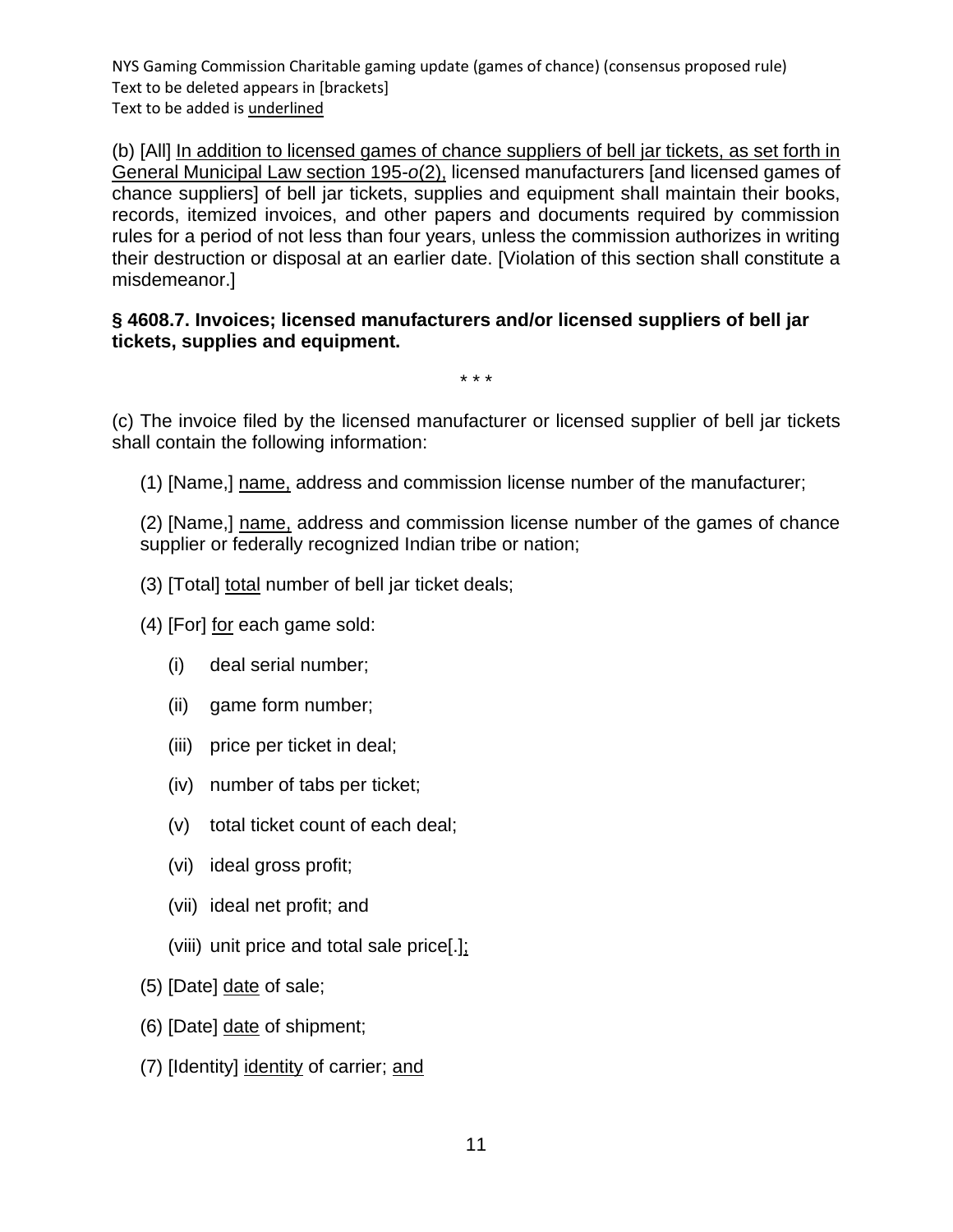(8) [Licensed] licensed suppliers, except licensed manufacturers, also shall [also] provide the following information:

(i) [The] the account number identifying the sale from the licensed manufacturer to the licensed supplier and the account number identifying the sale from the licensed supplier to the authorized organization; and

(ii) [The] the name(s) of the bona fide member(s) who ordered the product.

\* \* \*

## **§ 4608.12. Additional licensing fee.**

[(a) All authorized organizations licensed to sell bell jar tickets shall, upon filing financial statements of bell jar ticket operations, tender to the commission a sum in the amount of five percent of the net proceeds from the sale of each deal of bell jar tickets for that portion of license period covered by such statement.

(b) For the purposes of this section, *net proceeds* shall mean the difference between the ideal handle from the sale of a deal of bell jar tickets, which] *Ideal handle*, within the meaning of General Municipal Law section 195-q, shall mean the total face value of all tickets in a deal [less the amount of money actually paid out in total prizes for that deal and the purchase price to the licensee of each bell jar deal, coin board, merchandise board or seal card. Additionally, a credit shall be permitted against the net proceeds fee in the amount of unsold tickets of the bell jar deal so long as the unsold tickets have the same game serial number as the tickets for which the fee is rendered. Unsold tickets shall be kept on file by the selling licensed authorized organization for inspection by the commission for a period of one year following the date upon which the relevant financial statement was received by the commission.

(c) One-half of one percent of the net proceeds fee received from the licensed authorized volunteer fire companies shall be paid to the New York State emergency services revolving loan account as established pursuant to section 97-pp of the State Finance Law].

## **§ 4608.13. [Flare defined.] [Repealed]**

[A *flare* shall mean a poster describing the bell jar ticket game which shall include a declaration of the number of winning tickets and amount of total payout in the bell jar ticket deal, the number of tickets per payout amount in the deal, the licensed manufacturer's game form number, and the game serial number of the deal, which shall be identical to the game serial number imprinted on each ticket contained in such deal.]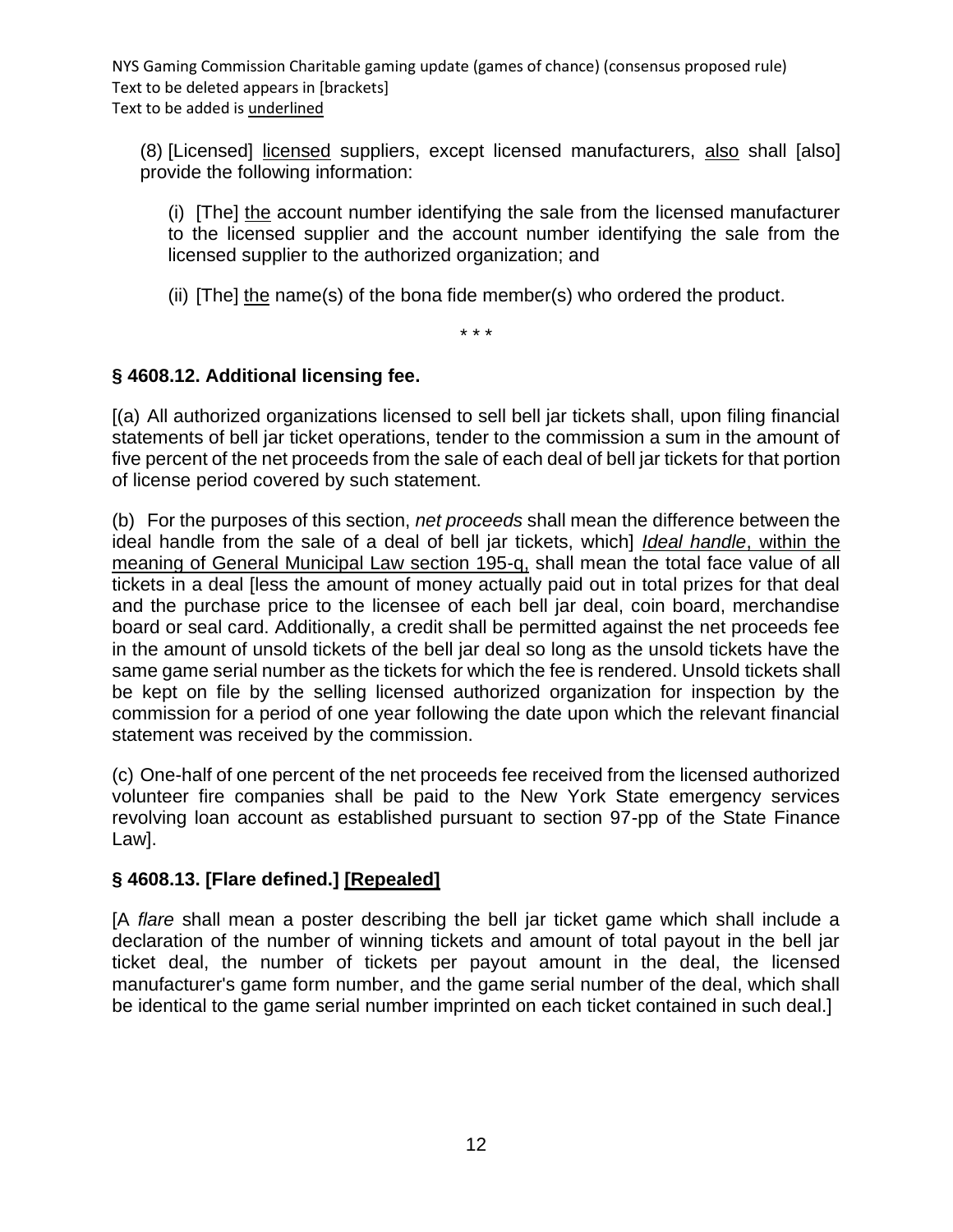\* \* \*

#### **PART 4610**

#### **Bell Jar Ticket Vending Machines in the Possession of Licensed Authorized Organizations**

**Section** 

- 4610.1 Bell jar ticket vending machines in the possession of licensed authorized organizations
- 4610.2 Coin-operated mechanical nonelectrical dispensing devices in the possession of licensed authorized organizations as of the date this section shall take effect

#### **§ 4610.1. Bell jar ticket vending machines in the possession of licensed authorized organizations**.

Bell jar ticket vending machines in the possession of a licensed authorized organization as of November 4, 1998[,] (the effective date of [these rules] this Part)[,] but not prior to August 2, 1995[,] (the effective date of [L.1995, ch.386] chapter 386 of the laws of 1995), may be registered with the commission as a qualified bell jar ticket vending machine provided such machine was obtained from a [commission licensed] commission-licensed manufacturer or [commission licensed] commission-licensed supplier and provided that the manufacturer of the bell jar ticket vending machine has been licensed by the commission as a games of chance supplier. Bell jar ticket vending machines satisfying this paragraph may be registered subject to the following provisions:

\* \* \*

(c) Bell jar ticket vending machines in the possession of a licensed authorized organization that fail to comport with the requirements of this section must be removed from the premises of each authorized organization.

#### **§ 4610.2. Coin-operated mechanical nonelectrical dispensing devices in the possession of licensed authorized organizations as of the date this section shall take effect.**

\* \* \*

(b) A coin-operated mechanical nonelectrical dispensing device that was designed specifically as a postage stamp machine, obtained after August 2, 1995 by licensed games of chance suppliers or licensed authorized organizations may be registered with the commission, provided the device was obtained from a [commission licensed] commission-licensed manufacturer or supplier and that the provisions of section 4610.1 of this Part are satisfied.

\* \* \*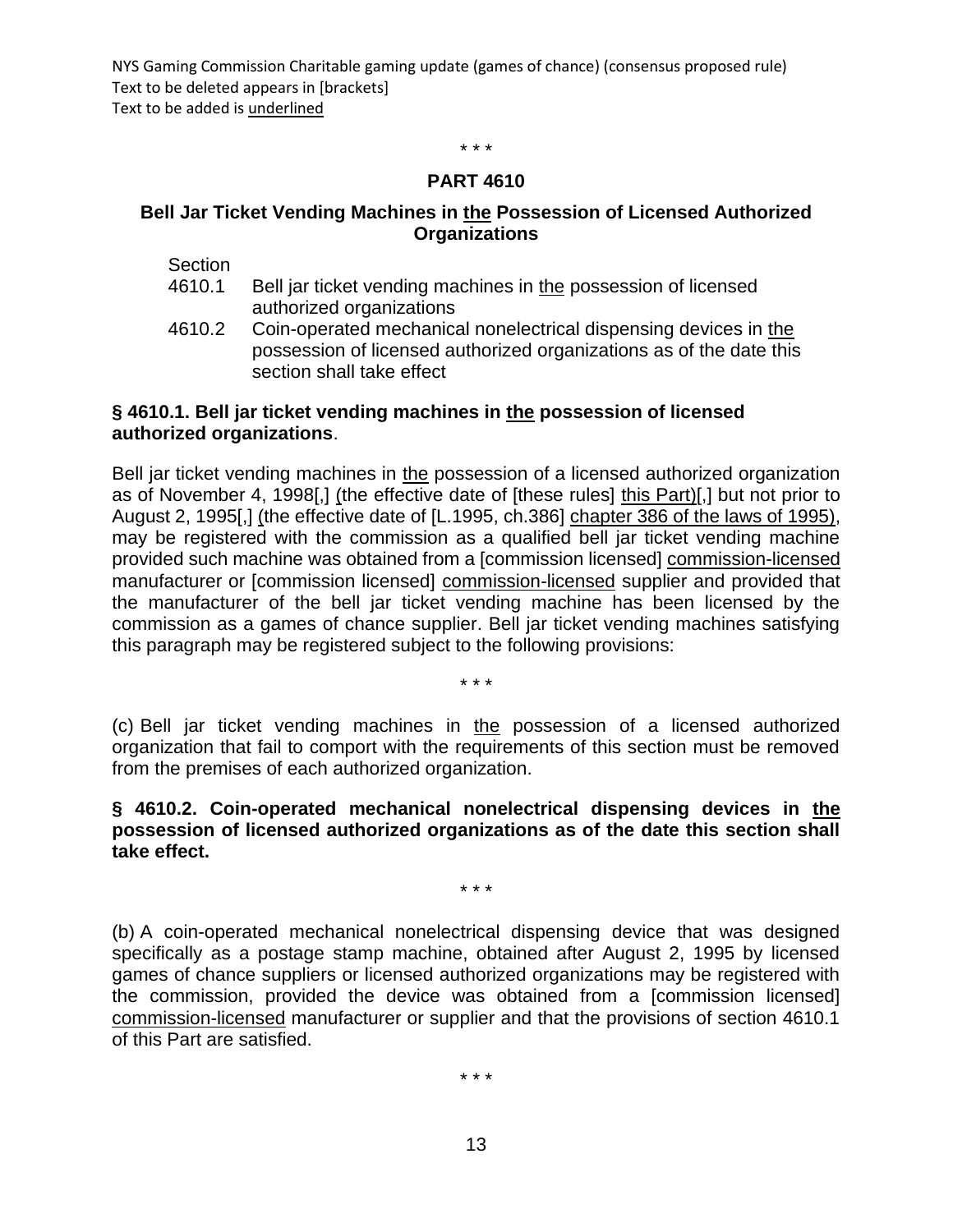# **§ 4611.1. Coin boards.**

(a) *Coin board*. [*Coin board* means a board used with bell jar tickets that contain various coins of United States legal tender.] A player having a bell jar ticket with a number matching a pre-designated number reflected on a coin board for a prize, as set forth in General Municipal Law section 186(3-c), or, if the number matches the pre-designated winning number for a specific coin or consolation prize, the player wins that coin or consolation prize and any cash prize value reflected on the coin board under the coin. No coin board shall be taken out of play unless at least 75 percent of total prizes have been awarded. Only United States legal tender may be awarded as prizes. The maximum [amount] amounts of a single prize permitted (the fair market value of the coin and the amount of the cash prize awarded with it, if any) [is \$500,] and the total series of prizes [shall not exceed \$3,000] are set forth in General Municipal Law sections 189(5)(a) and (c) and 189(6)(2).

(b) *Merchandise board*. [*Merchandise board* means a board used with bell jar tickets that contain various merchandise prizes.] A player having a bell jar ticket with a number matching a pre-designated number reflected on a merchandise board for a prize, as set forth in General Municipal Law section 186(3-c), or, if the number matches the predesignated winning number for a specific prize or consolation prize, the player wins that prize or consolation prize. No merchandise board shall be taken out of play unless at least 75 percent of total prizes have been awarded. The maximum [amount] amounts of a single prize permitted (the fair market value of the prize) [is \$500, and] the total series of prizes [shall not exceed \$3,000] are set forth in General Municipal Law section 189(5)(a) and (c) and 189(6)(2).

(c) *Seal card*. [*Seal card* means a board used with bell jar tickets that contain various cash or merchandise prizes.] A player having a bell jar ticket with a number matching a pre-designated number, color or symbol reflected on a seal card signs such player's name on a line on that seal card corresponding with the number color or symbol appearing on the bell jar ticket and, upon removing the corresponding seal wins the prize specified under that seal. No seal card shall be taken out of play unless at least 75 percent of total prizes have been awarded. The maximum [amount] amounts of a single prize permitted (the aggregate of the cash prize and the fair market value of any merchandise prize) [is \$500,] and the total series of prizes [shall not exceed \$3,000] are set forth in General Municipal Law section 189(5)(a) and (c) and 189(6)(a).

## **§ 4611.2. Operation of coin boards, merchandise boards and seal cards.**

\* \* \*

(c) All aggregate values of cash, coin and merchandise prizes for each series of coin boards, merchandise boards and seal cards shall not exceed [\$3,000] the amount set forth in General Municipal Law section 189(6)(a).

\* \* \*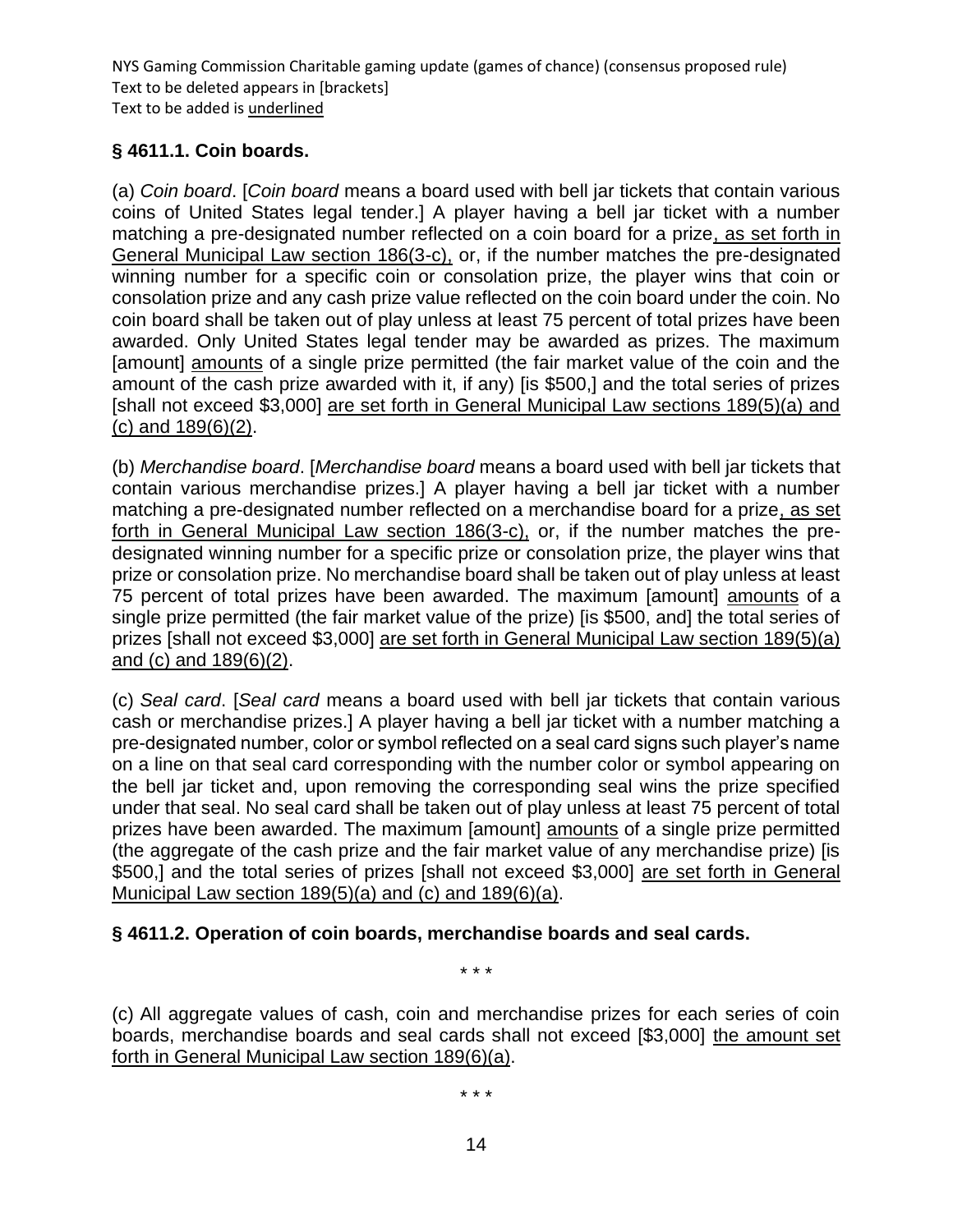## **§ 4620.10. Merchandise Wheels.**

(a) *Equipment*. A wheel or wheels of variable size that have numbers, symbols or colors used to designate the winning wager and, where applicable, the type of merchandise to be awarded. The wheel has a corresponding layout.

(b) *Play*. A player places a wager on one or more betting spaces on the layout and the dealer spins the wheel. When the wheel stops, the section in which the indicator arm rests is the winning number, symbol or color.

[(b)] (c) *Wager*. The maximum wager is \$2. Merchandise shall not be wagered by a participant.

[(c)] (d) *Winning wagers*. [No cash, only] Only merchandise, and not cash, shall be awarded. No single prize shall exceed [a value of \$250] the amount set forth in General Municipal Law section 189(5)(a) and (c).

[(d)] (e) *Control sheet*. Each merchandise wheel shall have an inventory control sheet that shall indicate the cost to the licensee of each item of merchandise awarded at the wheel or, if donated, its current retail price. When [a total of \$10,000] an aggregate value set forth in General Municipal Law section 189(6)(a)(1) in prizes has been awarded at a merchandise wheel, the merchandise wheel must be closed. ([see] See section 4622.12 of this Subchapter.)[.] It [will] is not [be] necessary to file the inventory control sheet with form GC-7B.

\* \* \*

## **§ 4620.19. Bell Jar.**

(a) *Equipment*.

(1) A container, jar or vending machine used for the containment of jar tickets.

(2) Bell Jar tickets shall also include "Pull-Tabs," "Break-Opens," and any other similar-type game [comprised of] comprising tickets or cards having a number or numbers, color or colors, symbol or symbols that are covered, and that, when uncovered, may reveal that a prize shall be awarded on the basis of a designated winning number, color or symbol, or a combination of numbers, colors or symbols.

(3) A deal shall consist of a [container(s)] container that holds (or containers that hold) all the bell jar tickets of a game bearing the same serial number as well as a flare.

(4) A flare that is contained in the deal, and that must be [prominently] displayed prominently, sets forth the number of tickets and prizes contained in the deal, as well as the winning number or numbers, color or colors, symbol or symbols.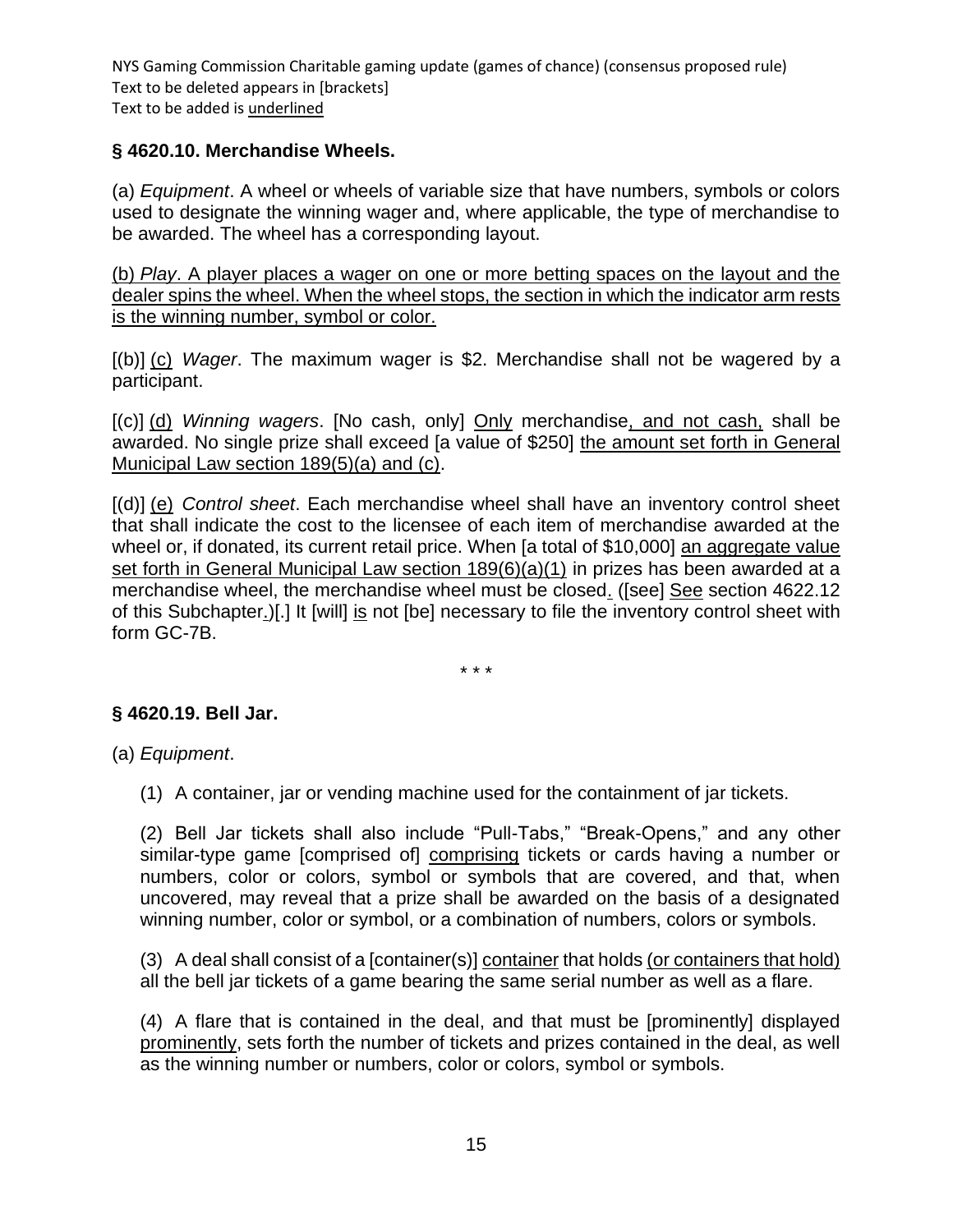(b) *The play*.

(1) A player purchases a bell jar ticket and immediately upon opening the ticket learns whether or not the player is a winner of any prize.

(2) The maximum wager is [\$2] set forth in General Municipal Law section 189(5)(c).

(3) No single prize shall exceed [\$500] the amount set forth in General Municipal Law section 189(5)(a).

(4) No aggregate prizes in any deal shall exceed [\$3,000] the amount set forth in General Municipal Law section 189(6)(a)(2).

(c) *Operation of the game*.

\* \* \*

(2) No licensed authorized organization shall provide any information to any person [respecting] in regard to the potential winnings of bell jar tickets that would create an advantage to [said] such person.

(3) No licensee shall modify, alter, deface or otherwise change the flare, except that a licensed authorized organization may mark the winning prizes appearing on the flare as [they] such prizes are awarded.

\* \* \*

(7) No licensed authorized organization shall assist a player in opening a purchased bell jar [ticket(s)] ticket or tickets.

(8) All prizes from the operation of [the] bell jar shall be awarded in cash, except in the case of banded tickets, merchandise boards, and seal cards, each of which [that] may award merchandise as defined in section 4622.13 of this Subchapter and such merchandise shall not exceed the maximum prize values of section 4622.12 of this Subchapter. No [ticket(s)] ticket or tickets reflecting a free play shall be sold.

\* \* \*

(10)No prize shall be awarded to any player who [is redeeming] attempts to redeem a winning bell jar ticket that was removed from the [games of chance] games-ofchance premises.

(11)Each winning bell jar ticket shall be defaced upon redemption and retained for a period of [six months] one year.

(12)Bell jar tickets may [only] be sold only on the premises of the licensed authorized organization and the premises in which the organization conducts licensed bingo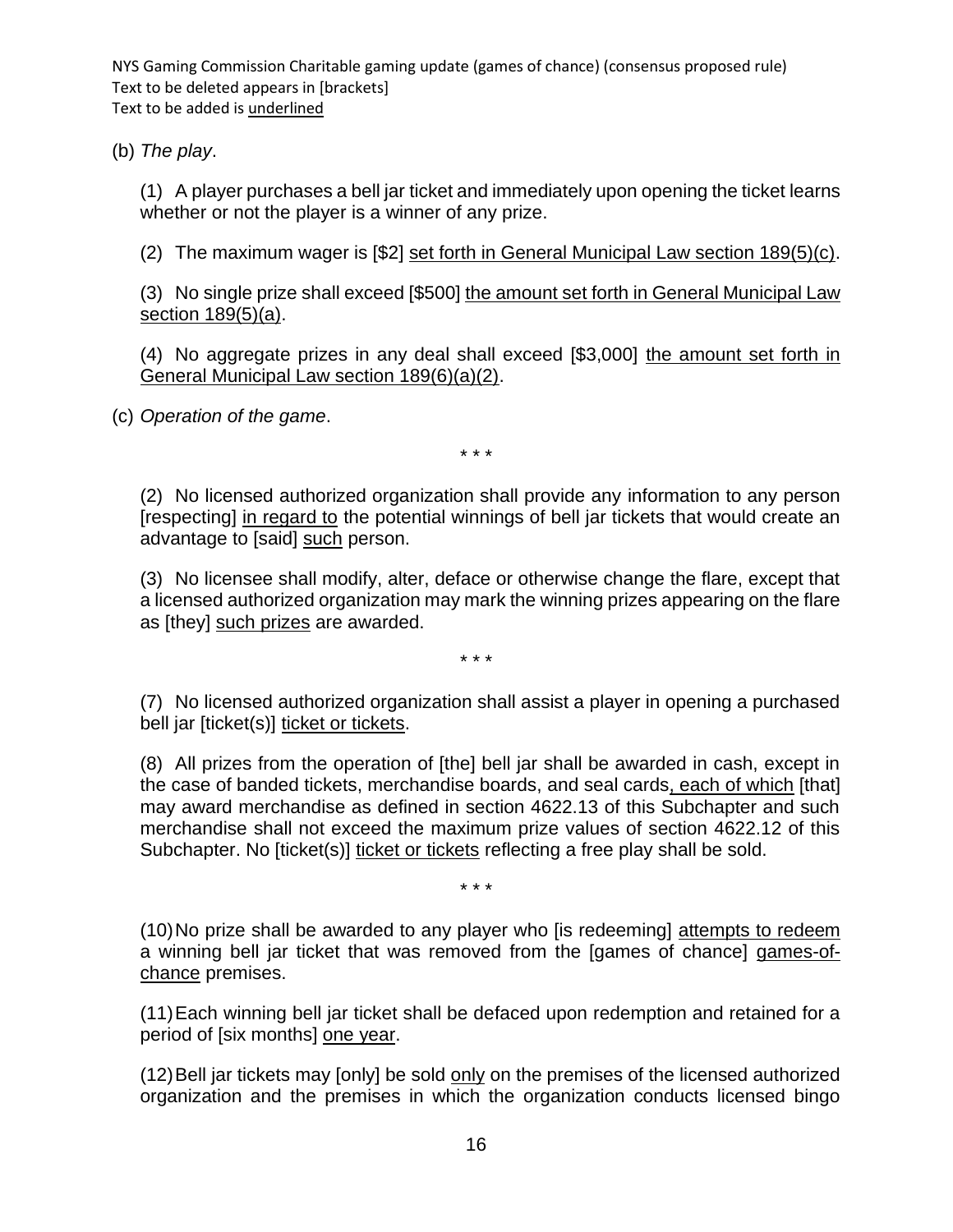occasions and [games of chance] games-of-chance license periods and as otherwise may be authorized by General Municipal Law section 189(13).

(13) [Every licensed authorized organization shall retain all remaining unsold bell jar tickets for inspection by the commission for one year following the date of last sale.

(14)] More than one deal may be sold simultaneously during a license period.

[(15)] (14)No authorized organization shall sell, distribute or loan any bell jar tickets to any other authorized organization.

[(16)] (15)Complete deals may be commingled in one receptacle or bell jar ticket vending machine, provided the deals are identical as to the type of game, game form number, number of tickets per game, game ticket price and the amount and denomination of prizes. No unsold portion of a deal may be commingled with any other deal.

[(17)] (16) Bell jar ticket deals of different game form numbers may be inserted into and dispensed from the same bell jar ticket vending machines provided each game form numbered deal is assigned a separate stacking [column(s)] column (or columns) and [holder(s)] holder (or holders) and each stacking column or holder is clearly labeled to identify to the purchaser the type and game form number of each bell jar ticket to be dispensed from that stacking column or holder. Bell jar ticket deals with different game form numbers shall not be commingled in any stacking column or holder.

[(18)] (17)No deal shall be placed in play unless the serial number of such deal corresponds to the serial number printed on each ticket, the flare and invoice.

[(19)] (18)No deal shall be taken out of play once such deal has been offered for sale unless at least 75 percent of total prizes have been awarded.

[(20)] (19)No deal shall be placed in play unless it has been purchased from a licensed supplier.

[(21)] (20)Separate cash banks shall be maintained for each deal or combination of deals placed in play in order to determine each deal's profit or loss.

\* \* \*

## **§ 4620.23. Search for the Queen of Hearts.**

(a) *Equipment*. A series of two-part, sequentially numbered raffle tickets; [two] a raffle ticket [drums] drum or [receptacles] receptacle; a standard deck of 52 playing cards plus two jokers; and a game board onto which 54 playing cards can be placed facedown, sideby-side[,] and held securely by a locking, transparent cover.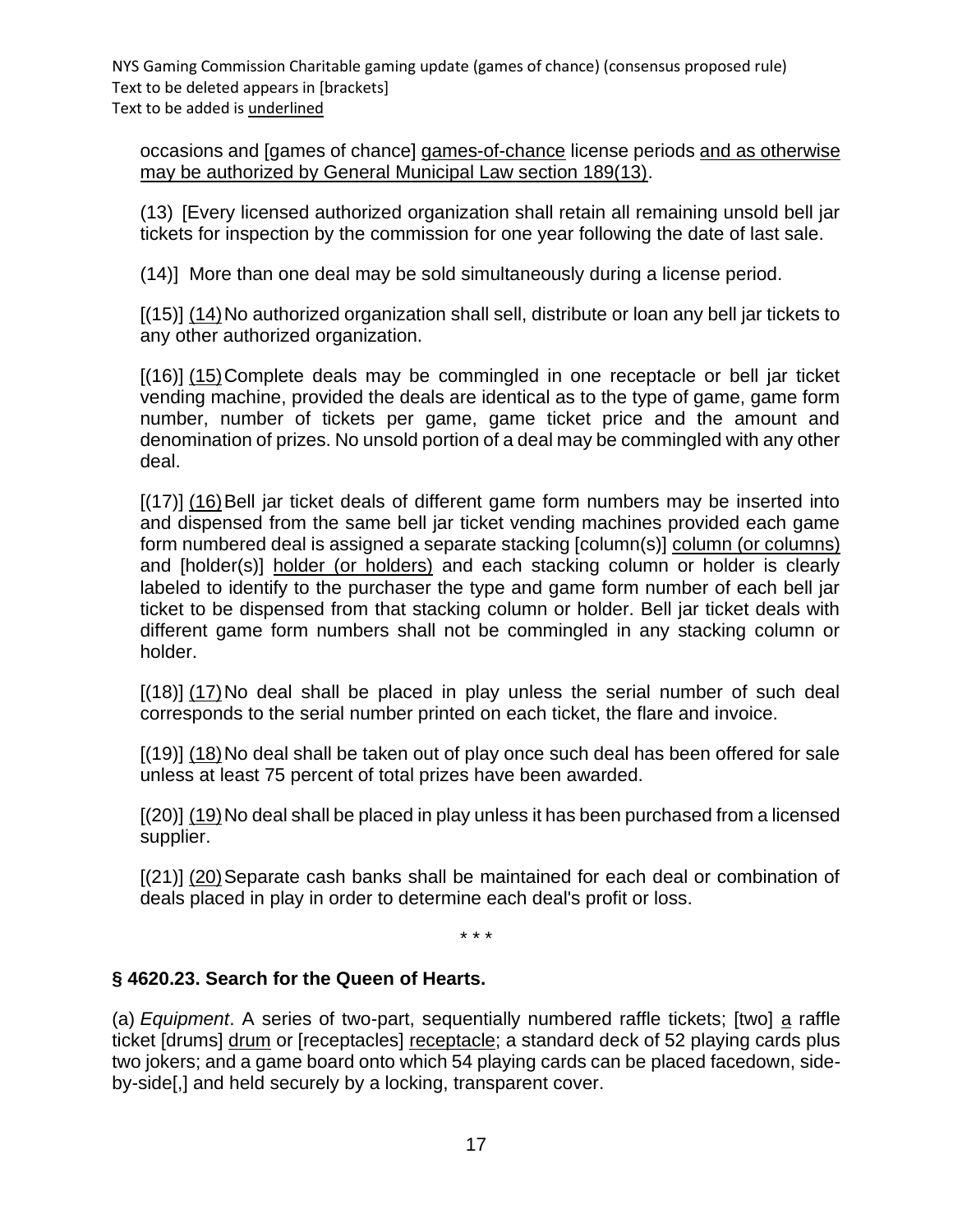#### (b) [*The play*] *Play*.

(1) The licensed authorized organization shall offer a series of two-part, sequentially numbered raffle tickets for sale at a price determined by the licensee. Each player shall write such player's name and telephone number on the licensee's part of the ticket, which shall be deposited into a raffle ticket drum or receptacle. The purchasing player shall retain the other part of the ticket as a receipt for verification purposes. All monies collected from the sale of raffle tickets, and only such monies, shall be designated the grand prize pool.

(2) The deck of facedown playing cards shall be [thoroughly] shuffled thoroughly by a licensed organization's member in charge or assistant to the member in charge and, without revealing any of the faces, placed facedown, side-by-side, onto the game board. The transparent game board cover shall be closed and locked to secure the cards in place.

(3) One raffle ticket shall be drawn each week from among all of the tickets sold for each drawing, except for the first week and the  $26<sup>th</sup>$  week (if necessary), when three drawings [shall] may be held. If three drawings are held, each of the three winners of the drawings shall search in the order in which such winner's ticket was selected.

(4) The [participant(s)] participant (or participants) holding the winning ticket [stub(s)] stub (or stubs) shall be declared the [winner(s)] winner (or winners) of each drawing and shall be entitled to "Search for the Queen of Hearts."

\* \* \*

(8) If the card selected is not the queen of hearts, that card shall be defaced by drawing a diagonal line across its face in ink[;]. [the] Such card shall be returned to the game board face-up[;]. [the] The transparent, locking cover securing the cards shall be locked by a licensed organization's member in charge or assistant to the member in charge[;]. [and] Then, that player shall be [immediately] awarded immediately a cash prize valued [according to the following schedule] in an amount that is at least equal to the following odds:

| Card [Drawn] drawn          | Payout [Odds] odds        |
|-----------------------------|---------------------------|
| Any 2, 3, 4, or 5           | [At least $4 - 1$ ] 4:1   |
| Any 6, 7, 8, or 9           | [At least $6 - 1$ ] 6:1   |
| Any 10, jack or king        | [At least $8 - 1$ ] 8:1   |
| Any ace                     | [At least 10 -1] 10:1     |
| Any joker                   | [At least $15 - 1$ ] 15:1 |
| Any queen other than hearts | [At least $20 - 1$ ] 20:1 |

\* \* \*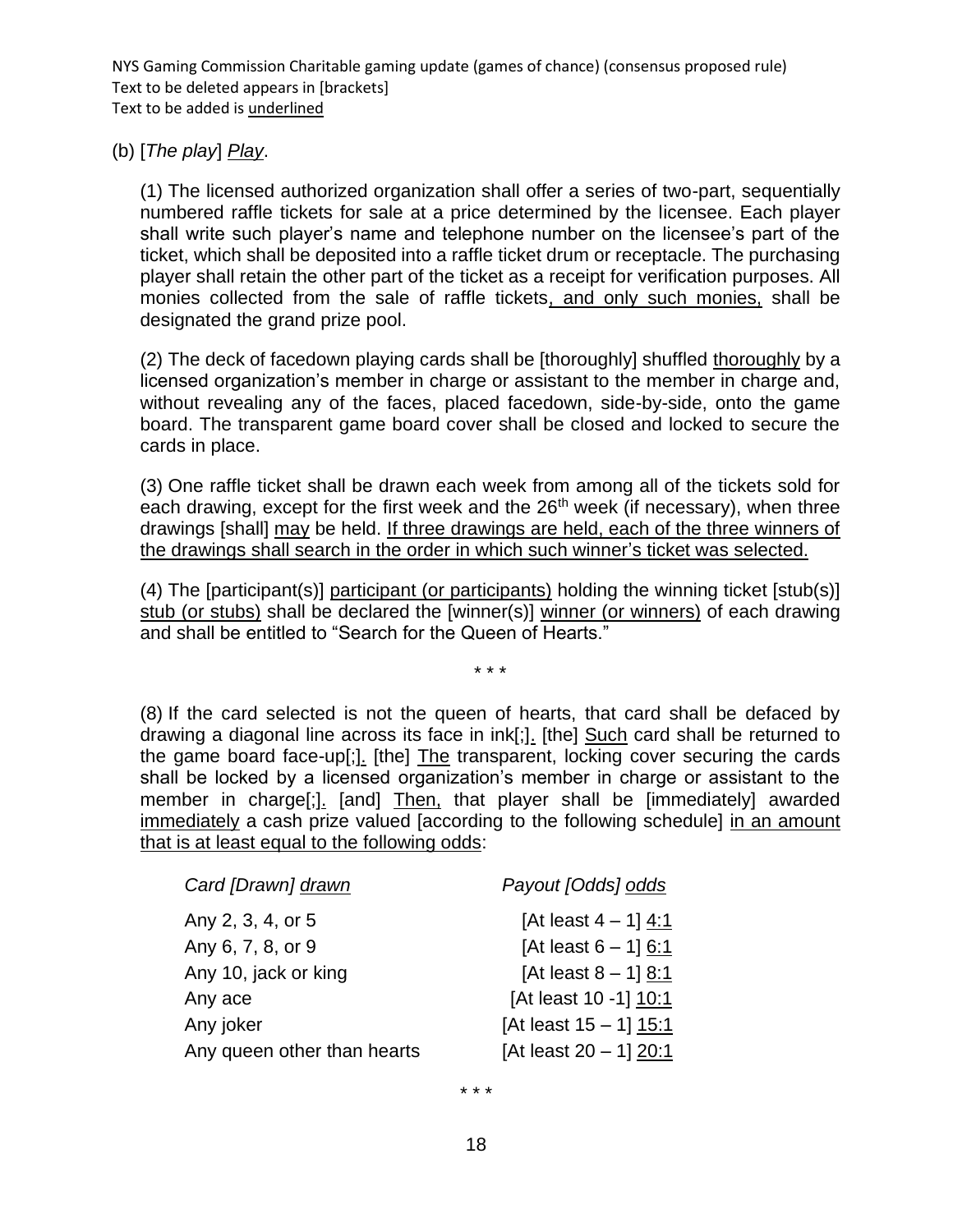(11)The licensee shall retain the remaining 40 percent of the grand prize pool as raffle profit and shall secure those funds for deposit into the special games of chance or raffle checking account (if applicable)[,] or other bank account.

\* \* \*

## **§ 4622.12. Maximum value of prizes offered.**

[No single prize in any casino-type game of chance shall exceed the sum or value of \$300. In the game of chance known as merchandise wheels, no single prize consisting of merchandise shall exceed a value, defined in section 4622.13 of this Part, of \$250. In the game of chance known as bell jars, no single prize shall exceed the sum of \$500. In the game of chance known as raffle no single prize shall exceed the sum of \$100,000. Except for merchandise wheels, bell jars and raffles, no series of prizes on any one occasion shall aggregate more than \$400 for each single type of game of chance when the licensed authorized organization conducts five single types of games of chance during any one license period. Except for merchandise wheels, bell jars and raffles, no series of prizes on any one occasion shall aggregate more than \$500 for each single type of game of chance when the licensed authorized organization conducts less than five single types of games of chance during any one license period. Except for the limitations on the sum or value for single prizes and series of prizes for each type of game of chance, no limit shall be imposed on the total number, sum or value of prizes awarded to any one participant during any occasion or any license period. No single wager shall exceed the amount designated for each type of game, as set forth in Part 4620 of this Subchapter. In the case of merchandise wheels, no series of prizes consisting of merchandise shall exceed the actual value of \$10,000 during the successive operations of any one merchandise wheel. In the case of bell jars, no series of prizes shall exceed the sum of \$3,000 during the successive operations of any one bell jar deal. In the case of raffles, the series of prizes shall not exceed the sum of \$500,000.] The maximum sums or values for particular forms of games of chance are set forth in General Municipal Law sections 189(5), 189(6) and 189(8). One or more signs limiting the wager to the amount designated for each type of game[, as set forth in Part 4620 of this Subchapter,] shall be [prominently] displayed prominently in each playing area. In the case of bell jars, the applicable [flare(s)] flare or flares shall be displayed in each playing area.

\* \* \*

## **§ 4622.20. Persons prohibited as players.**

No licensee shall permit any person who has participated or assisted in the management or conduct of the games of chance license period to participate as a player [or purchase bell jar tickets] at any time during such license period.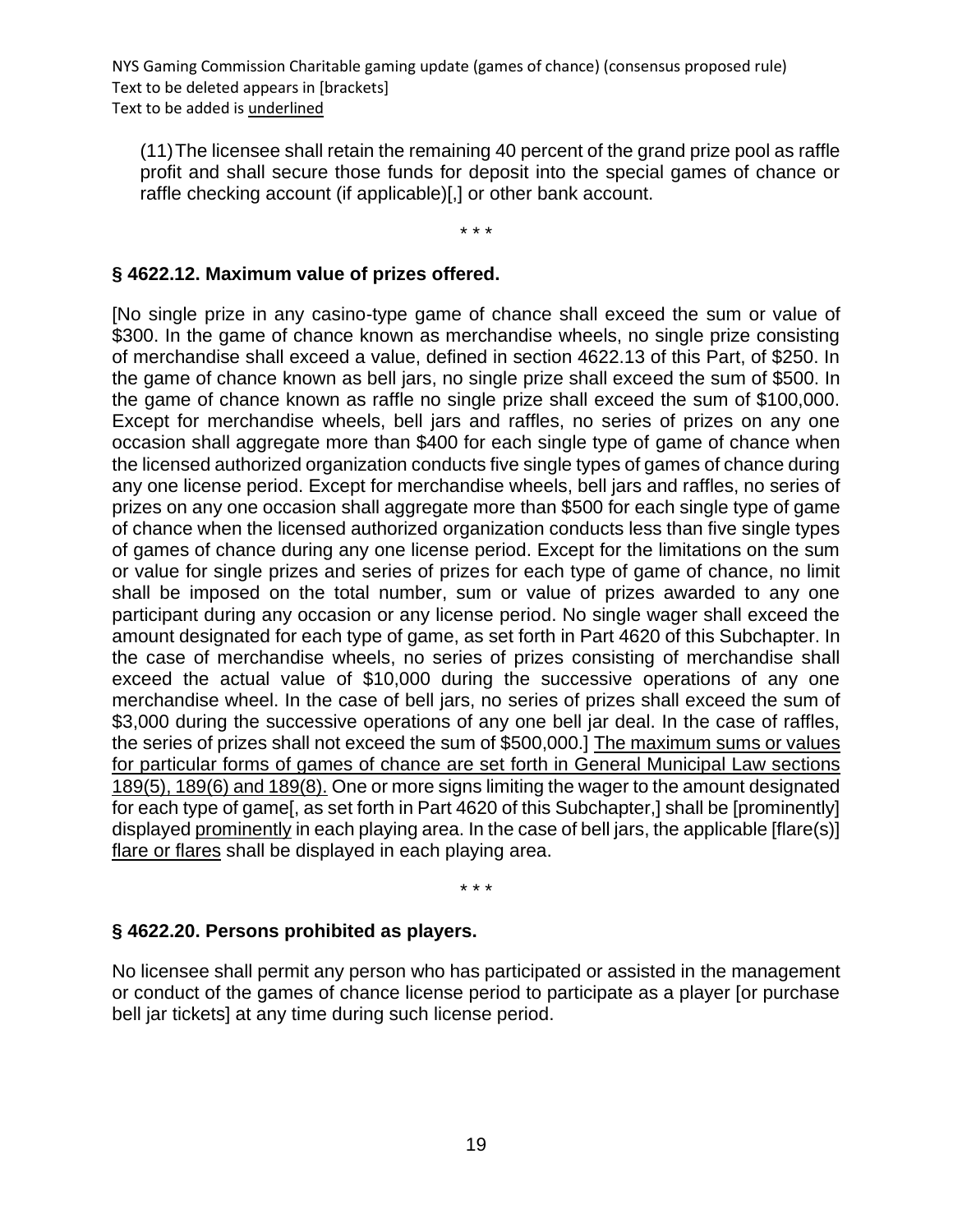# **§ 4622.21. Cashing of checks prohibited.**

No licensee, its members or agents, shall cash any check out of games of chance funds or extend credit to a person to participate in the playing of any games of chance, other than accepting a personal check as authorized by General Municipal Law section 195 d(3).

## **§ 4622.22. Operation of bank.**

(a) Except in the case of merchandise wheels, raffles, coin boards, merchandise boards, seal cards and bell jars, the licensed authorized organization shall, at the start of each type of game of chance, provide a bank consisting of cash or chips in an amount not exceeding [\$400 when the licensed authorized organization conducts five single types of games of chance, or \$500 when the licensed authorized organization conducts less than five single types of games of chance during any one license period] the amounts set forth in General Municipal Law section 189(8). To each bank shall be added all the players' losses, and from each bank shall be deducted all players' winnings. When the bank for any one type of game is exhausted, the conduct of [said] such type of game shall cease and terminate. Where more than one location (table or booth) is used for the conduct of a single type of game of chance, the starting bank shall be divided among the different locations. Within the operation of any single type of game of chance, the bank of any one location may be used to supplement the bank of any other location of the same type of single game of chance.

(b) In the case of merchandise wheels, the licensed authorized organization may for each wheel award merchandise the total value of which shall not exceed [\$10,000 for each merchandise wheel] the amount set forth in General Municipal Law section 189(6)(a)(1). In the case of bell jars, coin boards, merchandise boards and seal cards, the licensed authorized organization may, for each deal, award prizes the total value of which shall not exceed [\$3,000 for each deal] the amount set forth in General Municipal Law section  $189(5)(a)$ .

(c) The maximum amount of the series of prizes to be awarded for each single type of game of chance shall be specified in the application for a license (form GC-2) and the license (form GC-5), which shall be [conspicuously] displayed conspicuously.

## **§ 4622.23. Sale and consumption of alcoholic beverages.**

[Beer] If otherwise permitted by the Alcoholic Beverage Control Law or other applicable law, beer may be offered for sale and consumed during the conduct of games of chance in games of chance premises. Nothing herein shall be construed to limit the offering for sale and consumption of any other alcoholic beverage in areas other than the games of chance premises, or the sale of any other alcoholic beverage in premises where only the game of chance known as bell jar, coin board, merchandise board, seal card and raffles are conducted, if otherwise permitted by the Alcoholic Beverage Control Law or other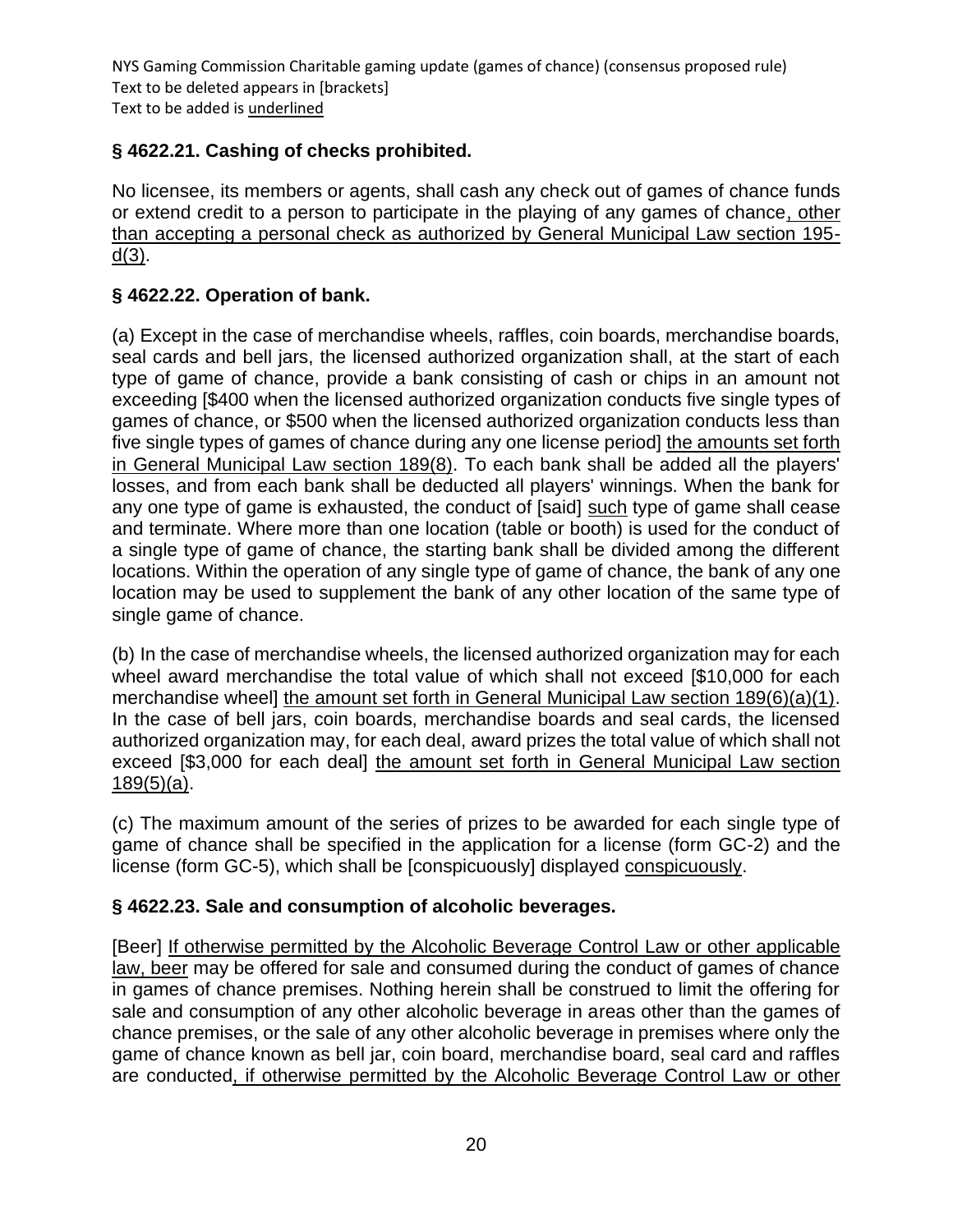applicable law. One or more signs setting forth the restrictions of this section shall be [prominently] displayed prominently in each playing area.

\* \* \*

### **§ 4622.26. Advertising games of chance.**

A licensee may advertise the conduct of games of chance [to the general public by means of newspaper, circular, handbill and poster, and by one sign not exceeding 60 square feet in area, which may be displayed on or adjacent to the premises owned or occupied by a licensed authorized organization; and when an organization is licensed to conduct games of chance on premises of an authorized games of chance lessor, one additional such sign may be displayed on or adjacent to the premises in which the games are to be conducted. Additional signs may be displayed upon any firefighting equipment belonging to any licensed authorized organization that is a volunteer fire company, or upon any equipment of a first-aid or rescue squad in and throughout the community served by such volunteer fire company or such first-aid or rescue squad, as the case may be. All advertisements shall be limited to the description of such event as "Games of Chance" or "Las Vegas Night," the name of the authorized organization conducting such games, the license number of the authorized organization as assigned by the clerk or department, and the date, location and time of the event] as provided for in General Municipal Law section 195-e. No advertising shall include any misleading information or representations.

\* \* \*

#### **§ 4624.9. Method of withdrawal.**

Except for the electronic transfer of funds to the Commission, other State, local and Federal governmental entities in compliance with the lawful expenditures set forth in section 4624.21 of this Part; operating expenses of the authorized organization such as utilities, including light, heat, power and water, telephone, mortgages and payments to licensed games of chance suppliers, [All] all monies withdrawn from the "special games of chance account," "special raffle account" or "special bell jar account" shall be only by checks having preprinted consecutive numbers, signed by at least two duly authorized officers of the licensee and made payable to a specific person, firm, partnership or corporation with the purpose specified on the check stub; and at no time shall a check be made payable to cash. All checks must be accounted for in the appropriate part of the financial statement of games of chance operations (form GC-7), financial statement of raffle operations (form GC-7R) or financial statement of bell jar operations (form GC-7Q), including voided checks.

\* \* \*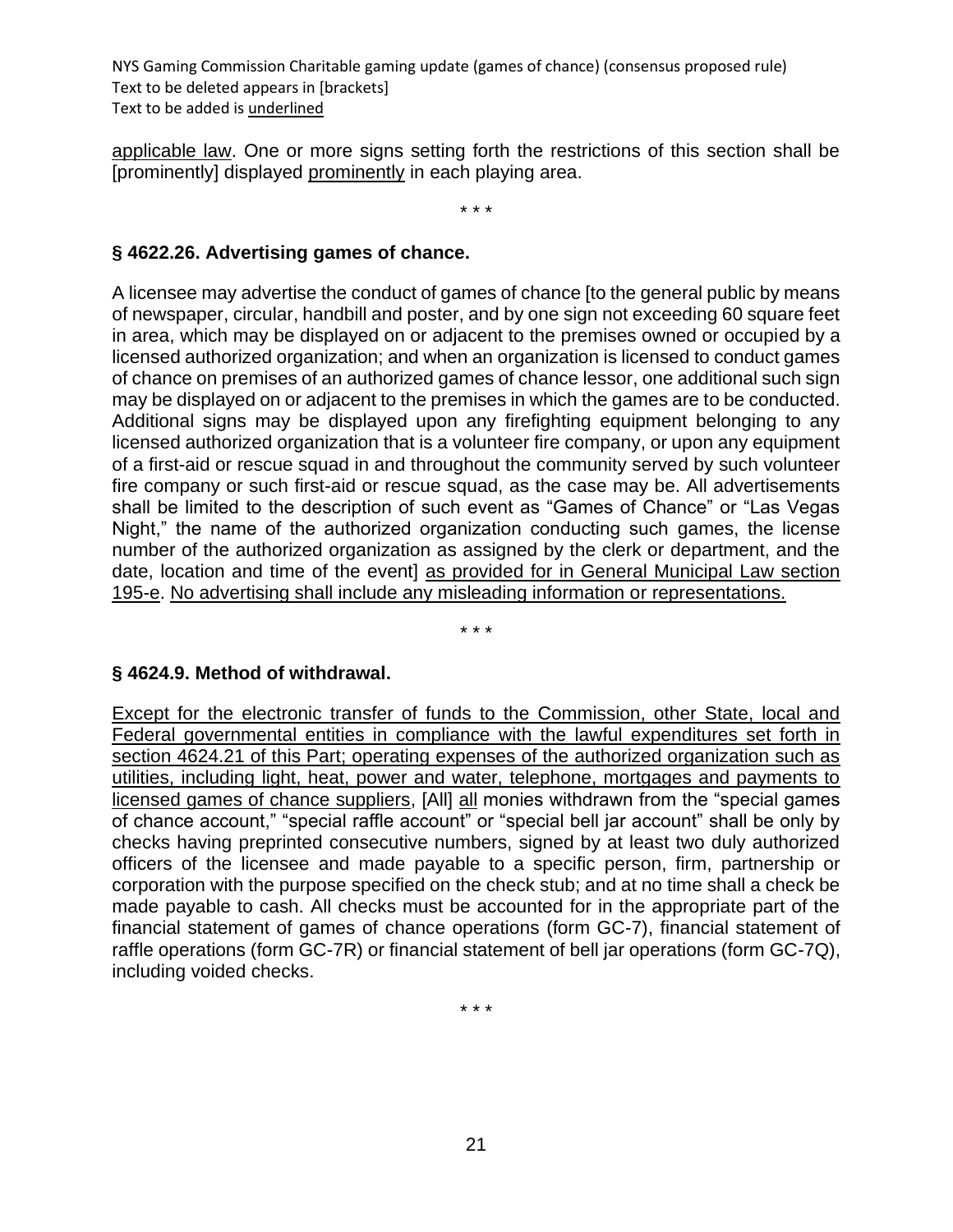## **§ 4624.17. Expenditure of funds after cessation of games of chance.**

An organization that has ceased to conduct games of chance for any reason, and has unexpended games of chance funds, shall:

(a) disburse [said] such funds for lawful purposes within a period of one year after the cessation of the conduct of games of chance; or

(b) disburse [said] such funds in accordance with a plan of expenditure approved in advance by the commission.

Upon final disbursement of such funds, in the case of bell jar, each organization shall submit to the commission a final quarterly statement of bell jar operations (GC-7Q) documenting the final disposition of such funds. In the case of raffles with net proceeds of at least \$30,000 from all raffles conducted during the calendar year, each organization shall submit to the commission and to the municipal clerk a final financial statement of raffle operations (GC-7R) documenting the final disposition of such funds. In the case of casino-type games of chance, each organization shall submit to the commission and to the municipal clerk a final financial statement of games of chance operations (GC-7) documenting the final disposition of such funds. This provision applies notwithstanding the requirements of section 4624.1 of this Part.

\* \* \*

#### **§ 4624.21. Lawful expenditures.**

\* \* \*

(c) *Guidelines for all other expenditures*. All expenditures must be reasonable, justifiable and directly related to carrying out one or more of the licensee organization's lawful purposes, as defined in [section 186, subsection 5 of the] General Municipal Law section 186(5).

(1) An organization [exclusively] engaged exclusively in any of the [above enumerated "worthy causes"] lawful purposes set forth in General Municipal Law section 186(5) does not need prior written approval from the commission [regarding] in regard to expenses directly related to carrying out one or more of [its] such organization's lawful purposes, with the exception of those expenses listed in paragraph [(4)] (3) of this subdivision.

(2) [Regarding certain types of licensee organizations, such as fraternal and service organizations, the commission requires that at least one third of the net profits derived from games of chance be expended for the above enumerated "worthy causes" before any games of chance funds may be disbursed for the licensee organization's operating expenses. This one third donation rate is calculated on a calendar-year basis and any deficiency will be cumulative. It is incumbent upon each licensee to periodically review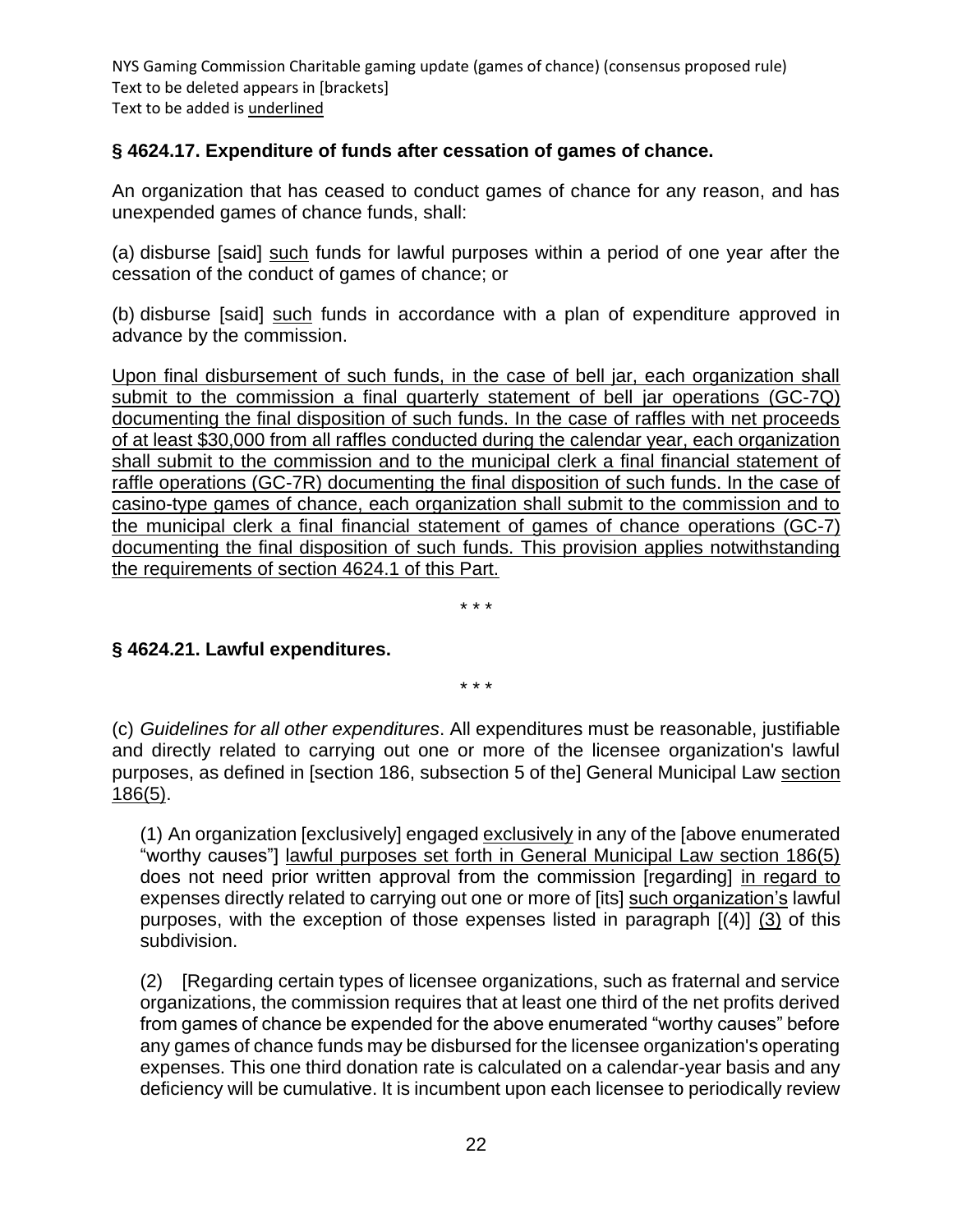its contribution record. If the provisions of this Subtitle are not strictly adhered to, the licensed organization shall be prohibited from disbursing any of its games of chance funds for other than "worthy causes" without obtaining the prior written approval of the commission.

(3)] Expenditures requiring no written approval. The [following regulations apply to the] operating expenses of [licensed fraternal and service] authorized organizations set forth in this paragraph do not require written commission approval, unless as otherwise set forth in the applicable subparagraph of this paragraph:

(i) materials and labor for repairs that are necessary for normal maintenance, including electrical, roofing, heating, hardware, paint, lumber, etc. However, such expenditures are limited to \$10,000 in the aggregate in a calendar year. Such expenditures, when in excess of \$10,000, require prior written permission from the commission;

(ii) janitorial and custodial salaries, including all payroll taxes;

(iii) supplies, such as cleaning materials, brooms, shovels, floor wax, paper supplies, etc.;

- (iv) utilities, including light, heat, power and water;
- (v) rubbish removal;

(vi) insurance, including fire, workers' compensation, public liability, burglary, robbery and property damage;

(vii) real estate taxes;

(viii) snow removal charges;

- (ix) telephone charges;
- (x) printing and mailing charges; and

(xi) legal, accounting fees or other professional fees not exceeding \$5,000 per calendar year.

[(4)] (3) Expenditures requiring prior written approval [(submit an "Application for Permission to Disburse Net Proceeds of Games of Chance" GC-317, to commission's office)]. An authorized organization shall submit an Application for Permission to Disburse Net Proceeds of Games of Chance (GC-317) to the commission when requesting approval of certain expenses as set forth in this paragraph. Organizations of veterans shall file with the commission a copy of the minutes of the meeting of the membership authorizing any of the expenditures [below] set forth in this paragraph, in lieu of filing a GC-317 form: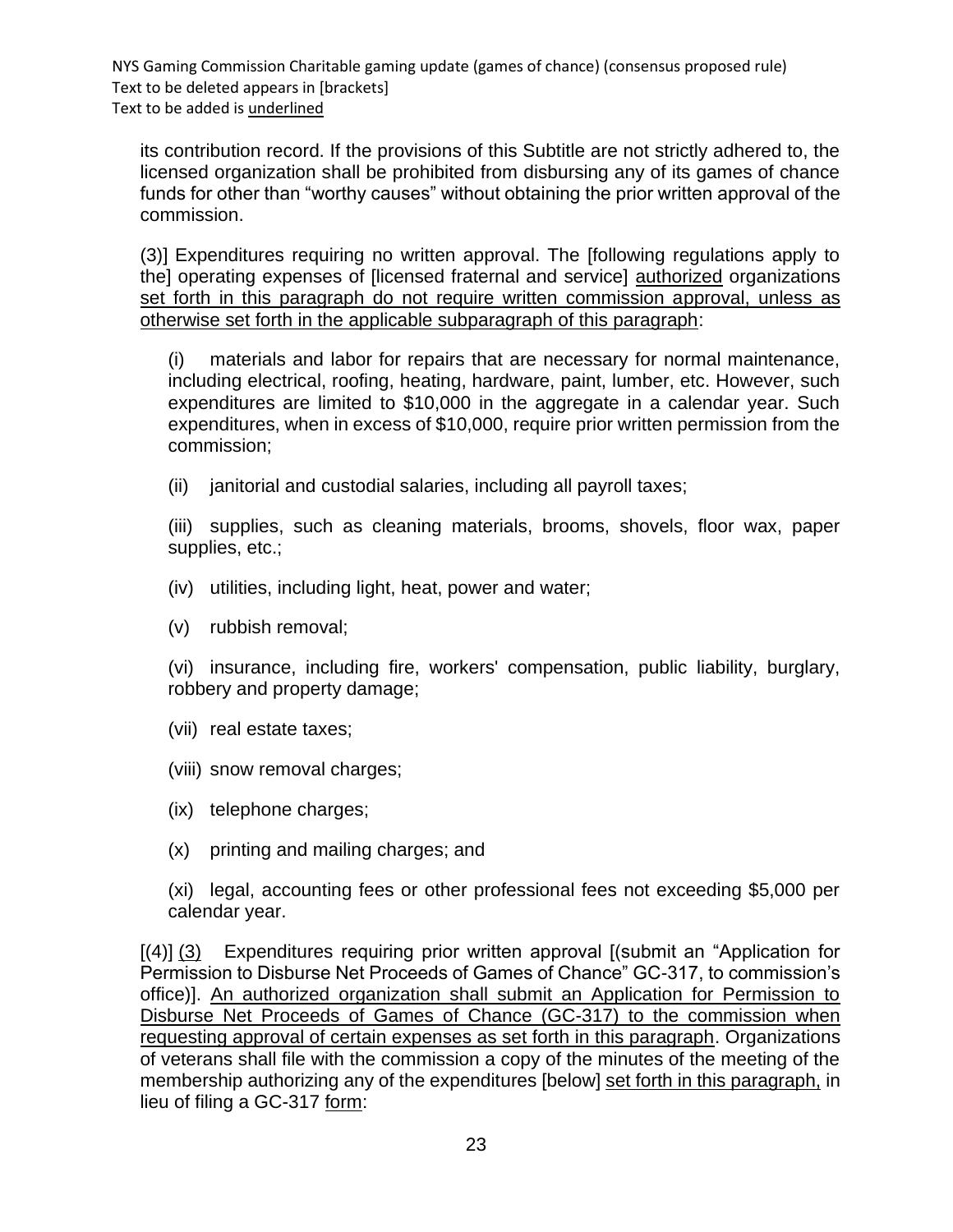(i) mortgages;

(ii) rent paid by licensee organization for use of property for its activities;

(iii) new buildings, additions, renovations or repairs in excess of \$10,000 per calendar year;

(iv) purchase of air conditioning units, furniture, furnishings, office and kitchen equipment and motor vehicles;

(v) repair, maintenance and acquisition of parking lots;

(vi) salaries, other than those authorized in paragraphs (3) of subdivision (a) and (5) of subdivision (b) of this section and subparagraph (ii) of paragraph  $(3)$   $(2)$  of this subdivision; and

(vii) legal, accounting or other professional fees exceeding \$5,000 per calendar year.

(d) *Disapproved expenditures*. All types of [licensee] authorized organizations may not use games of chance funds for the [following] expenditures set forth in this subdivision, except that [organizations] an organization of veterans, in strict compliance with such organization's charter and bylaws, shall file with the commission a copy of the minutes of the meeting of membership authorizing any of the expenditures [below] set forth in this subdivision:

(1) entertainment or social activities for the benefit of members of licensee organization, its auxiliary or affiliate. At all times it should be borne in mind that the use of games of chance funds for the exclusive benefit of members of the licensee organization, its auxiliary or affiliate is unlawful and prohibited;

(2) welfare, sick or death benefit funds for members and families;

(3) dues and assessments;

(4) gifts or loans to members of licensee organization, its auxiliary or affiliate;

(5) convention expenses for delegates of licensee organization, its auxiliary or affiliate;

(6) any and all expenses connected with bars and the dispensing of alcoholic beverages;

(7) [TV] television or other amusement devices for use of the licensee organization, its auxiliary or affiliate;

(8) expenses and salaries connected with other fundraising activities, such as the operation of food service facilities and concessions; or